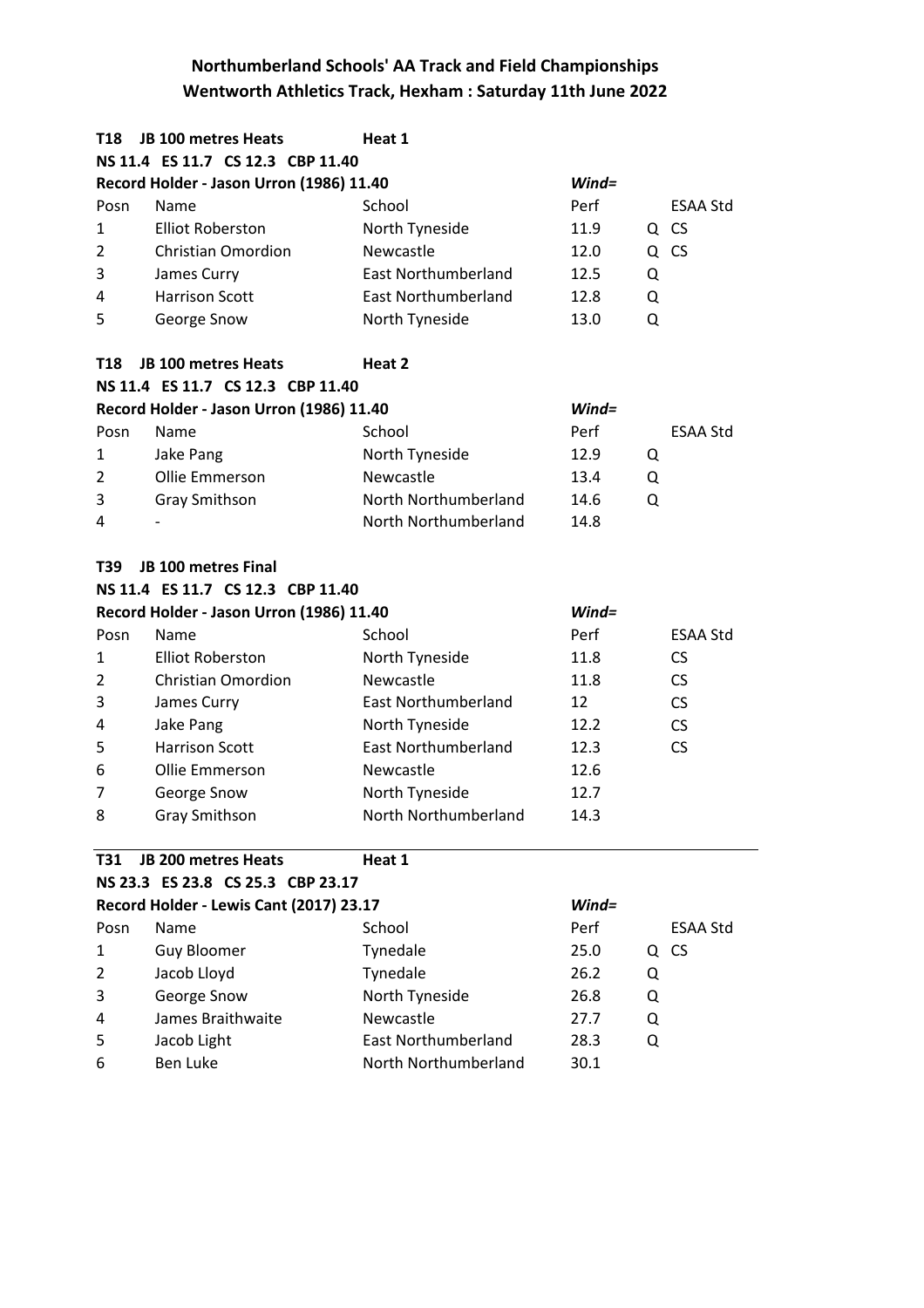| T31             | JB 200 metres Heats                     | Heat 2                     |           |                 |
|-----------------|-----------------------------------------|----------------------------|-----------|-----------------|
|                 | NS 23.3 ES 23.8 CS 25.3 CBP 23.17       |                            |           |                 |
|                 | Record Holder - Lewis Cant (2017) 23.17 |                            | $Wind =$  |                 |
| Posn            | Name                                    | School                     | Perf      | <b>ESAA Std</b> |
| 1               | <b>Elliot Roberston</b>                 | North Tyneside             | 26.0<br>Q |                 |
| 2               | Jake Pang                               | North Tyneside             | 26.4<br>Q |                 |
| 3               | Angus Robson                            | Newcastle                  | 28.0<br>Q |                 |
| 4               | Levin Parker                            | Newcastle                  | 29.0      |                 |
| 5               | <b>Rory Antrobus</b>                    | North Northumberland       | 30.7      |                 |
| T49             | JB 200 metres Final                     |                            |           |                 |
|                 | NS 23.3 ES 23.8 CS 25.3 CBP 23.17       |                            |           |                 |
|                 | Record Holder - Lewis Cant (2017) 23.17 |                            | $Wind =$  |                 |
| Posn            | Name                                    | School                     | Perf      | <b>ESAA Std</b> |
| $\mathbf{1}$    | <b>Elliot Roberston</b>                 | North Tyneside             | 24.7      | <b>CS</b>       |
| $\overline{2}$  | <b>Guy Bloomer</b>                      | Tynedale                   | 25.4      |                 |
| 3               | Jacob Lloyd                             | Tynedale                   | 26.2      |                 |
| 4               | Jake Pang                               | North Tyneside             | 26.5      |                 |
| 5               | George Snow                             | North Tyneside             | 27.1      |                 |
| 6               | James Braithwaite                       | Newcastle                  | 28.8      |                 |
| T24             | <b>JB 300 metres Heats</b>              | Heat 1                     |           |                 |
|                 | NS 36.8 ES 37.8 CS 40.0 CBP 38.07       |                            |           |                 |
|                 | Record Holder - Joe Hughes (2013) 38.07 |                            |           |                 |
| Posn            | Name                                    | School                     | Perf      | <b>ESAA Std</b> |
| 1               | Aaron Head                              | North Tyneside             | 40.4<br>Q |                 |
| 2               | Matthew Inman                           | Newcastle                  | 42.6<br>Q |                 |
| 3               | Will Alexander                          | Newcastle                  | 43.3<br>Q |                 |
| 4               | Joseph Waton                            | North Tyneside             | 47.3<br>Q |                 |
| T <sub>24</sub> | <b>JB 300 metres Heats</b>              | Heat 2                     |           |                 |
|                 | NS 36.8 ES 37.8 CS 40.0 CBP 38.07       |                            |           |                 |
|                 | Record Holder - Joe Hughes (2013) 38.07 |                            |           |                 |
| Posn            | Name                                    | School                     | Perf      | <b>ESAA Std</b> |
| 1               | <b>Connor Phillips</b>                  | <b>East Northumberland</b> | 42.0<br>Q |                 |
| 2               | Jacob Culwell                           | Tynedale                   | 44.7<br>Q |                 |
| 3               | Will Moor                               | North Northumberland       | 46.0<br>Q |                 |
| T45             | <b>JB 300 metres Final</b>              |                            |           |                 |
|                 | NS 36.8 ES 37.8 CS 40.0 CBP 38.07       |                            |           |                 |
|                 | Record Holder - Joe Hughes (2013) 38.07 |                            |           |                 |
| Posn            | Name                                    | School                     | Perf      | <b>ESAA Std</b> |
| 1               | Matthew Inman                           | Newcastle                  | 39.2      | <b>CS</b>       |
| 2               | <b>Connor Phillips</b>                  | <b>East Northumberland</b> | 40.4      |                 |
| 3               | Aaron Head                              | North Tyneside             | 40.9      |                 |
| 4               | Will Alexander                          | Newcastle                  | 43.9      |                 |
| 5               | Jacob Culwell                           | Tynedale                   | 44.3      |                 |
| 6               | Will Moor                               | North Northumberland       | 46.9      |                 |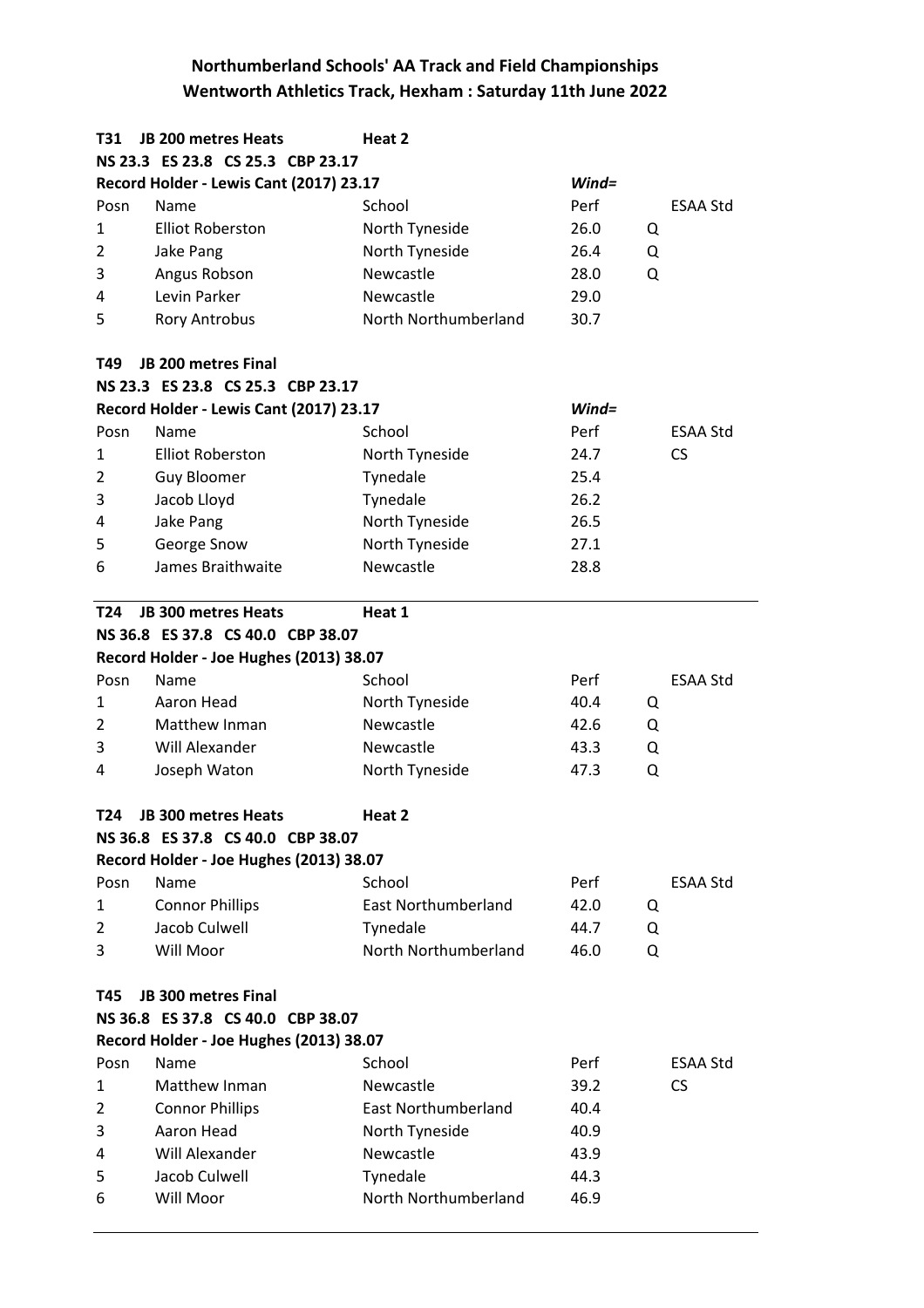### **T12 JB 800 metres Final NS 2:02.0 ES 2:04.0 CS 2:13.0 CBP 2:02.50 Record Holder - Gerry Maley (1984) 2:02.5**

| Posn           | Name                   | School               | Perf   | <b>ESAA Std</b> |
|----------------|------------------------|----------------------|--------|-----------------|
| 1              | Albie Mcpate           | <b>Newcastle</b>     | 2:16.4 |                 |
| $\overline{2}$ | Aidan Smith            | Newcastle            | 2:18.8 |                 |
| 3              | 1. Daniel Osborne      | Newcastle            | 2:20.5 |                 |
| 4              | Zac Brannon            | North Tyneside       | 2:20.5 |                 |
| 5              | <b>Henry Bartley</b>   | Newcastle            | 2:22.6 |                 |
| 6              | Liam McDonogh          | North Northumberland | 2:23.2 |                 |
| $\overline{7}$ | Alex Lineard           | <b>Newcastle</b>     | 2:23.5 |                 |
| 8              | Harrison Barraclough   | East Northumberland  | 2:38.0 |                 |
| 9              | <b>Harry Armstrong</b> | North Northumberland | 2:38.4 |                 |
|                |                        |                      |        |                 |

#### **T27 JB 1500 metres Final**

**NS 4:13.0 ES 4:20.0 CS 4:36.0 CBP 4:14.68**

**Record Holder - Max Pearson (2014) 4:14.68**

| Posn           | <b>Name</b>             | School               | Perf   | <b>ESAA Std</b> |
|----------------|-------------------------|----------------------|--------|-----------------|
| 1              | <b>Ollie Calvert</b>    | East Northumberland  | 4:18.9 | ES              |
| $\overline{2}$ | <b>Oliver Tomlinson</b> | East Northumberland  | 4:32.3 | CS.             |
| 3              | Daniel Watson           | North Tyneside       | 4:42.4 |                 |
| 4              | Liam McDonogh           | North Northumberland | 4:44.3 |                 |
| 5              | Harry Knox              | North Northumberland | 4:46.5 |                 |
| 6              | Sam Allison             | <b>Newcastle</b>     | 4:47.9 |                 |
| 7              | Noah Palmer             | North Tyneside       | 4:50.4 |                 |
| 8              | Adam Feenan             | <b>Newcastle</b>     | 4:53.2 |                 |
| 9              | Joe Elstob              | Tynedale             | 4:59.7 |                 |
| 10             | Harry Merrifield        | Newcastle            | 5:10.0 |                 |
| 11             | <b>Ethan Sales</b>      | North Northumberland | 5:49.4 |                 |

### **T8 JB 80 metres Hurdles (84.0cm) Final NS 11.6 ES 12.0 CS 12.9 CBP 11.80**

| Record Holder - Patrick Brown (1994) 11.80 |              |                | $Wind =$ |          |
|--------------------------------------------|--------------|----------------|----------|----------|
| Posn                                       | <b>Name</b>  | School         | Perf     | ESAA Std |
| $\mathbf{1}$                               | Luke Pichler | North Tyneside | 11.9     | ES       |
| 2                                          | Will Ainsley | Tynedale       | 12.5     | CS       |

#### **F3 JB Long Jump**

| NS 5.95 ES 5.80 CS 5.45 CBP 6.29        |  |  |
|-----------------------------------------|--|--|
| Record Holder - Reuben Cole (2012) 6.29 |  |  |

| Posn | <b>Name</b>            | School               | Perf | <b>ESAA Std</b> |
|------|------------------------|----------------------|------|-----------------|
| 1    | Ollie Emmerson         | Newcastle            | 4.93 |                 |
| 2    | <b>Callum Sayers</b>   | <b>Newcastle</b>     | 4.82 |                 |
| 3    | Johnny Gaukrodger      | North Tyneside       | 4.54 |                 |
| 4    | <b>Charlie Towns</b>   | East Northumberland  | 4.35 |                 |
| 5    | <b>Tyler Griffiths</b> | North Northumberland | 4.34 |                 |
| 6    | Ben Wang               | <b>Newcastle</b>     | 4.30 |                 |
| 7    | Jack Lycett            | East Northumberland  | 4.29 |                 |
| 8    | Noah Palmer            | North Tyneside       | 4.22 |                 |
| 9    | Jack B                 | East Northumberland  | 4.10 |                 |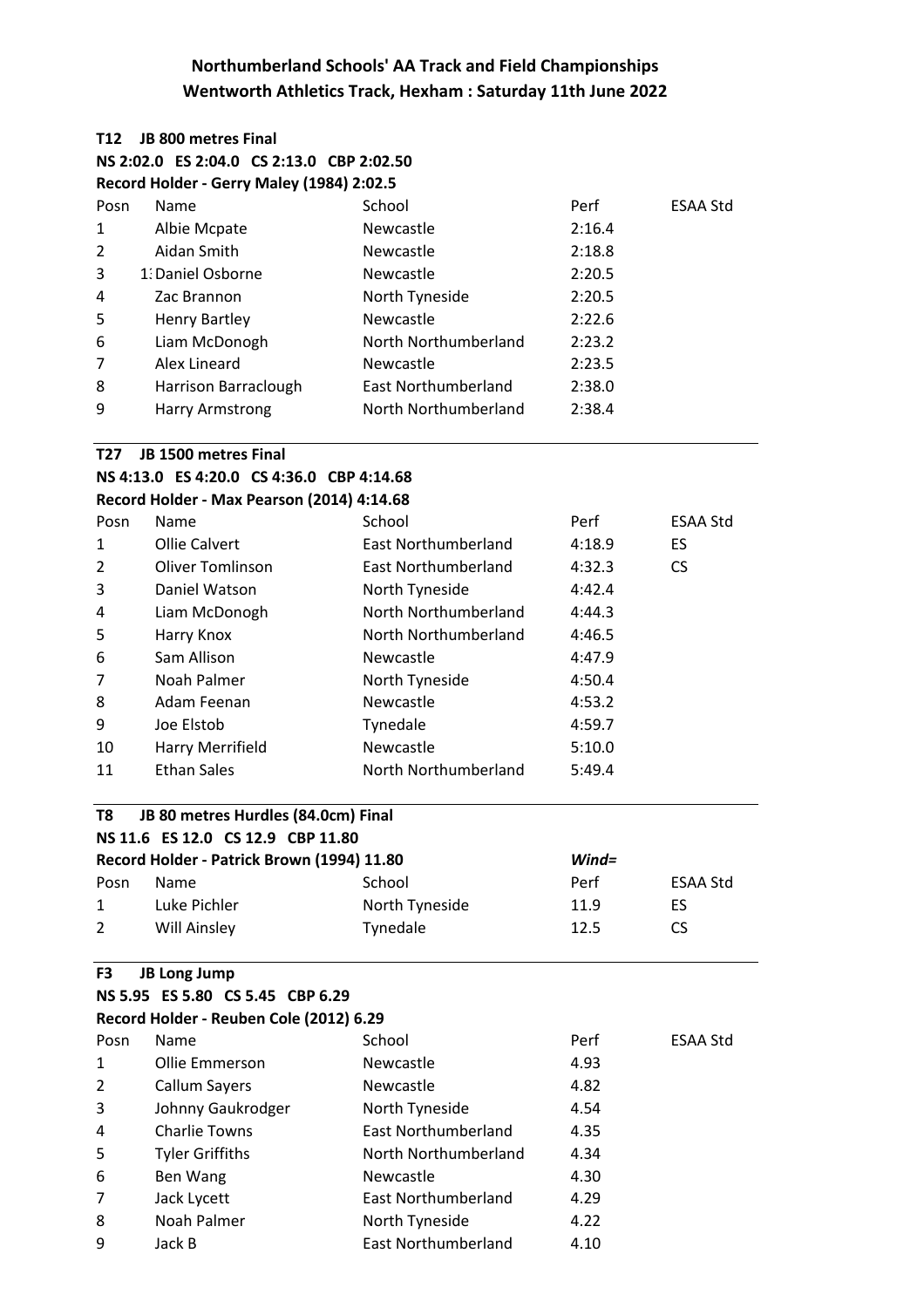#### **F31 JB High Jump**

**NS 1.78 ES 1.72 CS 1.60 CBP 1.78 Record Holder - Darren Locke (1996) 1.78**

|      | Record Holder - Darren Locke (1990) 1.76 |                      |      |                 |  |  |
|------|------------------------------------------|----------------------|------|-----------------|--|--|
| Posn | Name                                     | School               | Perf | <b>ESAA Std</b> |  |  |
| 1    | Luke Pichler                             | North Tyneside       | 1.70 | <b>CS</b>       |  |  |
| 2    | Aidan Smith                              | Newcastle            | 1.60 | <b>CS</b>       |  |  |
| 3    | <b>Christian Omordion</b>                | Newcastle            | 1.57 |                 |  |  |
| 4    | Tanish Kadarapura                        | Newcastle            | 1.48 |                 |  |  |
| 5    | Will Moor                                | North Northumberland | 1.45 |                 |  |  |
| 6    | Tom Horsley                              | North Tyneside       | 1.42 |                 |  |  |
| 7    | Jack Lycett                              | East Northumberland  | 1.42 |                 |  |  |
| 8    | <b>Oliver Cranston</b>                   | Tynedale             | 1.39 |                 |  |  |
| 9    | <b>Charlie Towns</b>                     | East Northumberland  | 1.39 |                 |  |  |
| 10   | <b>Charlie Shane-Stone</b>               | Tynedale             | 1.39 |                 |  |  |
| 11   | Angus Robson                             | Newcastle            | 1.30 |                 |  |  |
|      |                                          |                      |      |                 |  |  |

### **F19 JB Triple Jump**

### **NS 12.40 ES 12.00 CS 11.45 CBP 12.30 Record Holder - Daniel Blackett (2003) 12.30**

| Posn           | Name                 | School               | Perf  | <b>ESAA Std</b> |
|----------------|----------------------|----------------------|-------|-----------------|
| 1              | <b>Callum Sayers</b> | Newcastle            | 10.96 |                 |
| $\overline{2}$ | Stephen G            | East Northumberland  | 9.44  |                 |
| 3              | <b>Guy Bloomer</b>   | Tynedale             | 9.16  |                 |
| 4              | Alex Lineard         | Newcastle            | 8.97  |                 |
| 5              | Ellis Dudman         | Newcastle            | 8.72  |                 |
| 6              | Harry Hamar          | North Northumberland | 8.23  |                 |
| 7              | William Maclennan    | North Northumberland | 6.81  |                 |

#### **F13 JB Shot 4Kg**

### **NS 13.30 ES 12.30 CS 11.20 CBP 13.93 Record Holder - Andrew Knight (2016) 13.93**

| Posn | Name                   | School               | Perf | ESAA Std |
|------|------------------------|----------------------|------|----------|
| 1    | Leighton Nash          | Tynedale             | 9.46 |          |
| 2    | Jack Nicholson         | North Tyneside       | 9.24 |          |
| 3    | Will Alexander         | Newcastle            | 8.55 |          |
| 4    | Esse Otto              | North Northumberland | 8.06 |          |
| -5   | Harry Hamar            | North Northumberland | 7.44 |          |
| 6    | <b>Tyler Griffiths</b> | North Northumberland | 7.33 |          |
|      |                        |                      |      |          |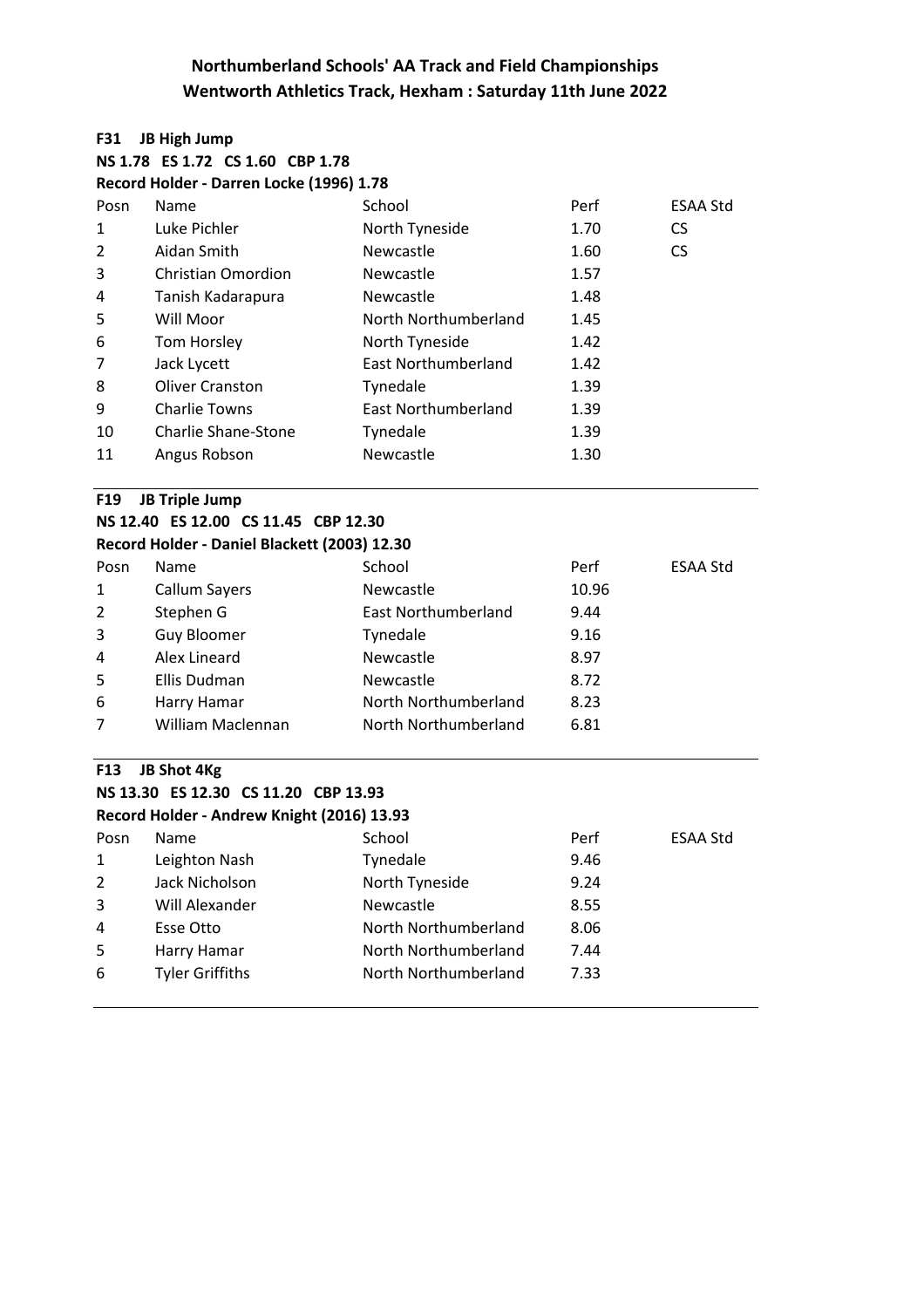| <b>F22</b>     | JB Javelin 600g                               |                            |          |                 |  |  |
|----------------|-----------------------------------------------|----------------------------|----------|-----------------|--|--|
|                | NS 47.00 ES 44.00 CS 39.00 CBP 48.40          |                            |          |                 |  |  |
|                | Record Holder - Terry Morgan (2009) 48.40     |                            |          |                 |  |  |
| Posn           | Name                                          | School                     | Perf     | ESAA Std        |  |  |
| 1              | Jack Nicholson                                | North Tyneside             | 29.70    |                 |  |  |
| $\overline{2}$ | Ashley Uy                                     | Tynedale                   | 24.61    |                 |  |  |
| 3              | Harry Knox                                    | North Northumberland       | 24.04    |                 |  |  |
| 4              | Finn Tilmouth                                 | <b>East Northumberland</b> | 23.63    |                 |  |  |
| 5              | Ethan Pattinson                               | Newcastle                  | 22.14    |                 |  |  |
| 6              | <b>Cameron Steele Munro</b>                   | <b>East Northumberland</b> | 20.81    |                 |  |  |
| 7              | <b>Billy Young</b>                            | Newcastle                  | 20.33    |                 |  |  |
| 8              | Leighton Nash                                 | Tynedale                   | 20.23    |                 |  |  |
| 9              | <b>Otis Ridley</b>                            | Newcastle                  | 19.03    |                 |  |  |
| <b>F29</b>     | JB Discus 1.25Kg                              |                            |          |                 |  |  |
|                | NS 38.00 ES 35.00 CS 30.50 CBP 41.54          |                            |          |                 |  |  |
|                | Record Holder - James Wordsworth (2017) 41.54 |                            |          |                 |  |  |
| Posn           | Name                                          | School                     | Perf     | <b>ESAA Std</b> |  |  |
| 1              | Alfie Davidson                                | Newcastle                  | 22.05    |                 |  |  |
| 2              | Gray Smithson                                 | North Northumberland       | 21.36    |                 |  |  |
| 3              | Aadesh Sahadevan                              | Newcastle                  | 21.27    |                 |  |  |
| 4              | <b>Charlie Shane-Stone</b>                    | Tynedale                   | 20.33    |                 |  |  |
| 5              | <b>Esse Otto</b>                              | North Northumberland       | 19.92    |                 |  |  |
| 6              | Elyab Estifanos                               | Newcastle                  | 19.82    |                 |  |  |
| 7              | <b>Mirel Szakacs</b>                          | Tynedale                   | 18.30    |                 |  |  |
| 8              | Kai Lisle                                     | <b>East Northumberland</b> | 16.00    |                 |  |  |
| T17            | JG 100 metres Heats                           | Heat 1                     |          |                 |  |  |
|                | NS 12.4 ES 12.7 CS 13.3 CBP 12.70             |                            |          |                 |  |  |
|                | Record Holder - Melissa Anderson (1996) 12.70 |                            | $Wind =$ |                 |  |  |
| Posn           | Name                                          | School                     | Perf     | ESAA Std        |  |  |
| 1              | Gabriella Evans                               | <b>East Northumberland</b> | 14.3     | Q               |  |  |
| 2              | Georgia Nesbitt                               | Newcastle                  | 14.9     | Q               |  |  |
| 3              | Ann Olsen Gallagher                           | Newcastle                  | 15.6     | Q               |  |  |
| 4              | Alex Armstrong                                | North Northumberland       | 16.7     |                 |  |  |
| <b>T17</b>     | JG 100 metres Heats                           | Heat 2                     |          |                 |  |  |
|                | NS 12.4 ES 12.7 CS 13.3 CBP 12.70             |                            |          |                 |  |  |
|                | Record Holder - Melissa Anderson (1996) 12.70 |                            | $Wind =$ |                 |  |  |
| Posn           | Name                                          | School                     | Perf     | ESAA Std        |  |  |
| 1              | Martha French                                 | North Tyneside             | 13.9     | Q               |  |  |
| 2              | Amy Longstaff                                 | <b>East Northumberland</b> | 13.9     | Q               |  |  |
| 3              | Maya Turner                                   | North Tyneside             | 14.0     | Q               |  |  |
| 4              | Eve Cookson                                   | North Northumberland       | 14.4     | Q               |  |  |
| 5              | Isla Gardner                                  | Tynedale                   | 14.5     | Q               |  |  |
| 6              | Jess Dodd                                     | North Northumberland       | 16.0     |                 |  |  |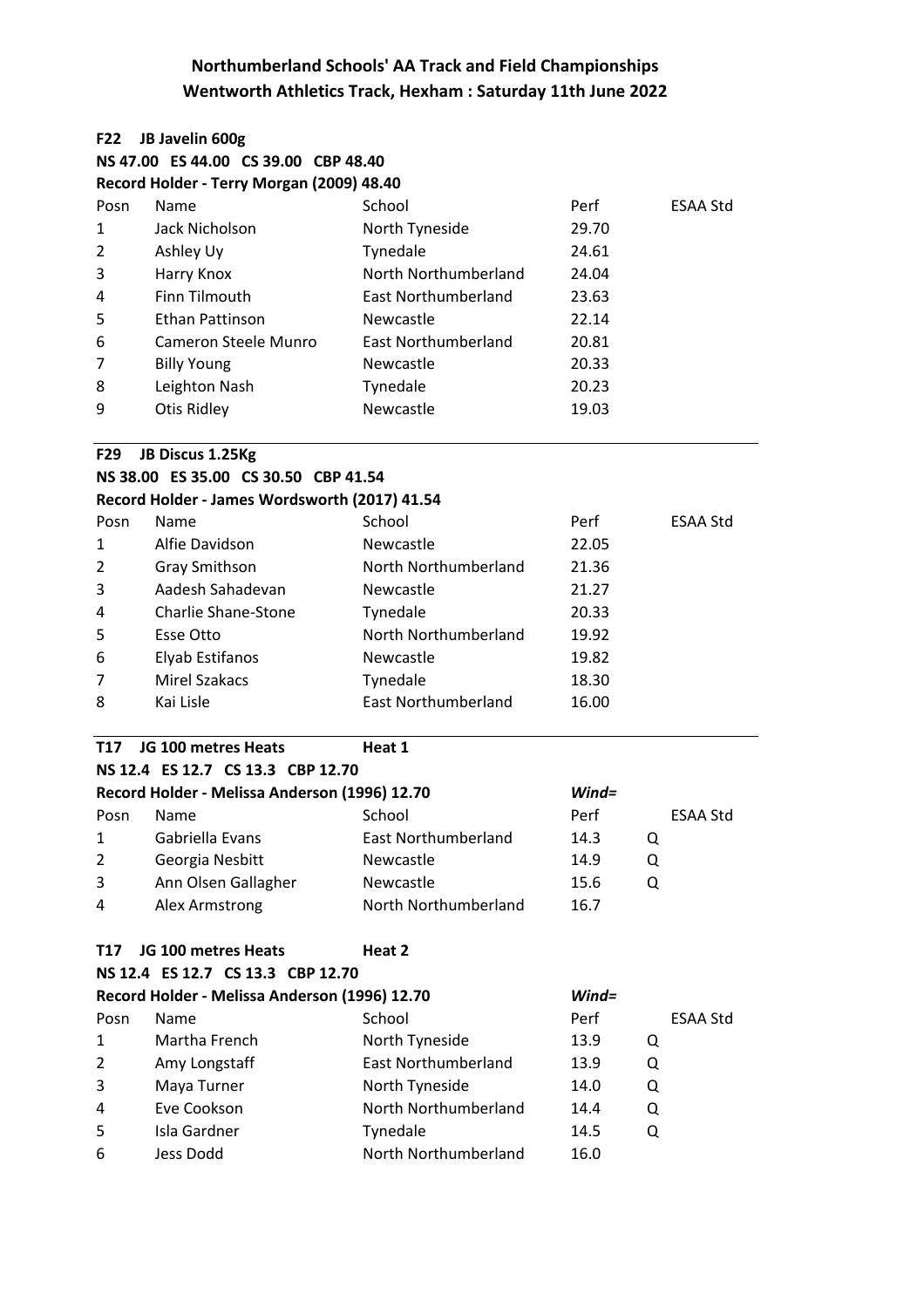| T38            | JG 100 metres Final                           |                            |          |                 |
|----------------|-----------------------------------------------|----------------------------|----------|-----------------|
|                | NS 12.4 ES 12.7 CS 13.3 CBP 12.70             |                            |          |                 |
|                | Record Holder - Melissa Anderson (1996) 12.70 |                            | $Wind =$ |                 |
| Posn           | Name                                          | School                     | Perf     | <b>ESAA Std</b> |
| 1              | Amy Longstaff                                 | <b>East Northumberland</b> | 13.2     | CS.             |
| $\overline{2}$ | Martha French                                 | North Tyneside             | 13.4     |                 |
| 3              | Maya Turner                                   | North Tyneside             | 13.5     |                 |
| 4              | Gabriella Evans                               | <b>East Northumberland</b> | 13.5     |                 |
| 5              | Eve Cookson                                   | North Northumberland       | 14       |                 |
| 6              | Isla Gardner                                  | Tynedale                   | 14.1     |                 |
| 7              | Ann Olsen Gallagher                           | Newcastle                  | 14.3     |                 |
| 8              | Georgia Nesbitt                               | Newcastle                  | 14.5     |                 |
| T30            | JG 200 metres Heats                           | Heat 1                     |          |                 |
|                | NS 25.5 ES 26.2 CS 27.6 CBP 26.20             |                            |          |                 |
|                | Record Holder - Melissa Anderson (1996) 26.20 |                            | $Wind =$ |                 |
| Posn           | Name                                          | School                     | Perf     | <b>ESAA Std</b> |
| $\mathbf{1}$   | Gabriella Evans                               | <b>East Northumberland</b> | 29.1     | Q               |
| 2              | Grace Graham                                  | Tynedale                   | 30.3     | Q               |
| 3              | Eve Cookson                                   | North Northumberland       | 31.1     | Q               |
| 4              | Bea Chinn                                     | Newcastle                  | 31.6     | Q               |
| 5              | Alicia Hammond                                | Newcastle                  | 32.4     | Q               |
| T30            | JG 200 metres Heats                           | Heat 2                     |          |                 |
|                | NS 25.5 ES 26.2 CS 27.6 CBP 26.20             |                            |          |                 |
|                | Record Holder - Melissa Anderson (1996) 26.20 |                            | $Wind =$ |                 |
| Posn           | Name                                          | School                     | Perf     | <b>ESAA Std</b> |
| 1              | Sadie Parker                                  | <b>East Northumberland</b> | 27.8     | Q               |
| 2              | Martha French                                 | North Tyneside             | 29.4     | Q               |
| 3              | Olivia Lucherini                              | Newcastle                  | 32.8     | Q               |
| 4              | Katy Milne                                    | North Northumberland       | 34.1     |                 |
| 5              | Olivia Critchlow                              | North Northumberland       | 34.2     |                 |
| T48            | JG 200 metres Final                           |                            |          |                 |
|                | NS 25.5 ES 26.2 CS 27.6 CBP 26.20             |                            |          |                 |
|                | Record Holder - Melissa Anderson (1996) 26.20 |                            | $Wind =$ |                 |
| Posn           | Name                                          | School                     | Perf     | ESAA Std        |
| 1              | Sadie Parker                                  | East Northumberland        | 28.4     |                 |
| $\overline{2}$ | Gabriella Evans                               | <b>East Northumberland</b> | 29.5     |                 |
| 3              | Martha French                                 | North Tyneside             | 30.3     |                 |
| 4              | Grace Graham                                  | Tynedale                   | 30.6     |                 |
| 5              | Eve Cookson                                   | North Northumberland       | 31.6     |                 |
| 6              | Bea Chinn                                     | Newcastle                  | 32.2     |                 |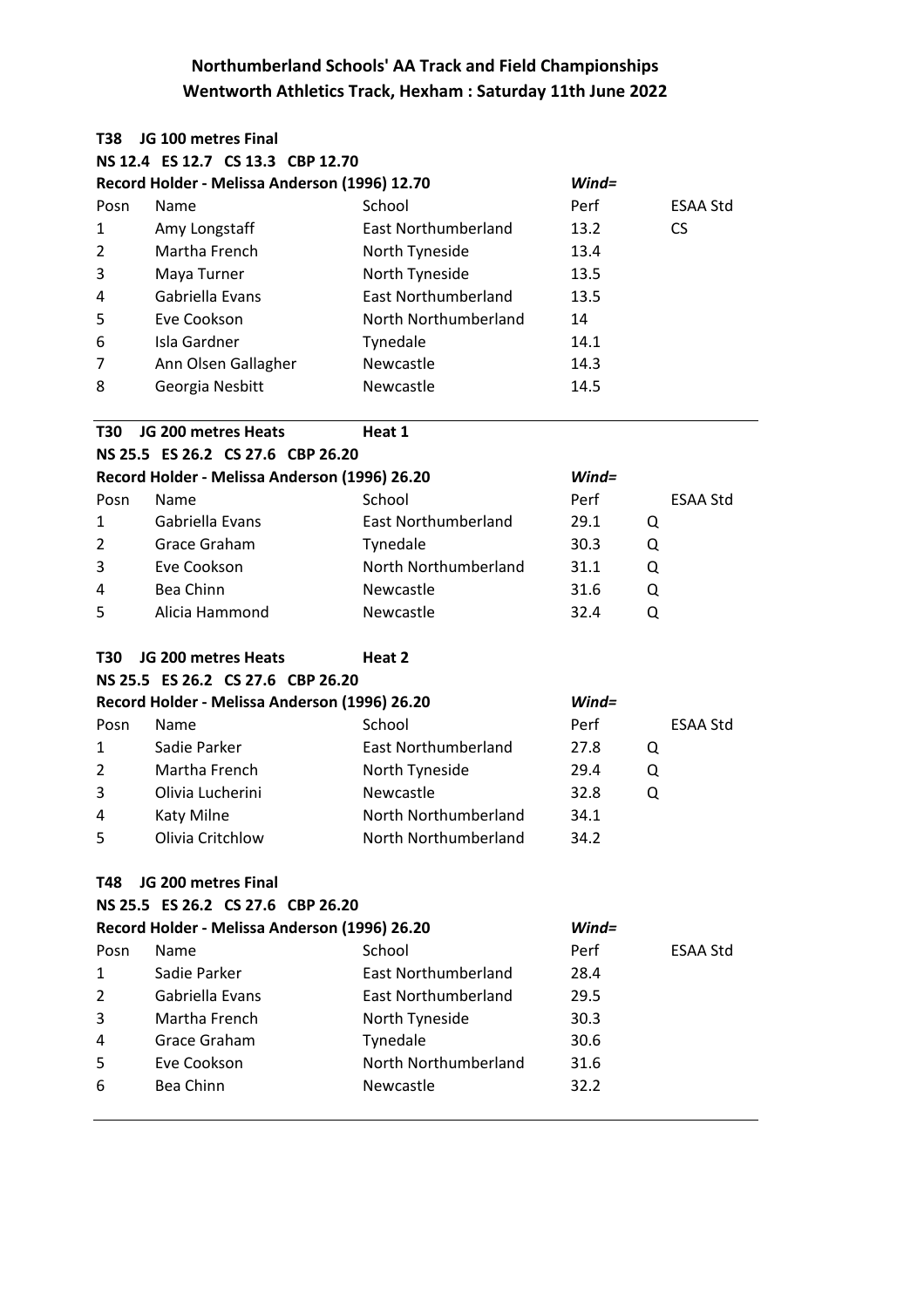| T23            | JG 300 metres Heats                         | Heat 1                     |        |                 |
|----------------|---------------------------------------------|----------------------------|--------|-----------------|
|                | NS 41.0 ES 42.0 CS 44.0 CBP 42.10           |                            |        |                 |
|                | Record Holder - Alice Geoghegan (2020) 42.1 |                            |        |                 |
| Posn           | Name                                        | School                     | Perf   | <b>ESAA Std</b> |
| 1              | Georgia Nesbitt                             | Newcastle                  | 45.9   | Q               |
| $\overline{2}$ | Jocelyn Black                               | North Tyneside             | 48.6   | Q               |
| 3              | Isla Gardner                                | Tynedale                   | 48.9   | Q               |
| 4              | Nikita Amonka                               | Newcastle                  | 53.9   | Q               |
| T23            | JG 300 metres Heats                         | Heat 2                     |        |                 |
|                | NS 41.0 ES 42.0 CS 44.0 CBP 42.10           |                            |        |                 |
|                | Record Holder - Alice Geoghegan (2020) 42.1 |                            |        |                 |
| Posn           | Name                                        | School                     | Perf   | <b>ESAA Std</b> |
| 1              | Amelia Hamlin                               | <b>East Northumberland</b> | 45.4   | Q               |
| $\overline{2}$ | Lydia Mason                                 | Newcastle                  | 50.3   | Q               |
| 3              | Alessia Fruttuoso                           | Newcastle                  | 51.5   | Q               |
| T44            | JG 300 metres Final                         |                            |        |                 |
|                | NS 41.0 ES 42.0 CS 44.0 CBP 42.10           |                            |        |                 |
|                | Record Holder - Alice Geoghegan (2020) 42.1 |                            |        |                 |
| Posn           | Name                                        | School                     | Perf   | <b>ESAA Std</b> |
| 1              | Amelia Hamlin                               | <b>East Northumberland</b> | 45.6   |                 |
| $\overline{2}$ | Georgia Nesbitt                             | Newcastle                  | 47.9   |                 |
| 3              | Isla Gardner                                | Tynedale                   | 50.4   |                 |
| 4              | Jocelyn Black                               | North Tyneside             | 51.3   |                 |
| 5              | Alessia Fruttuoso                           | Newcastle                  | 52.5   |                 |
| 6              | Lydia Mason                                 | Newcastle                  | 52.6   |                 |
| T11            | JG 800 metres Final                         |                            |        |                 |
|                | NS 2:15.0 ES 2:19.0 CS 2:29.0 CBP 2:14.10   |                            |        |                 |
|                | Record Holder - Carley Wilson (1996) 2:14.1 |                            |        |                 |
| Posn           | Name                                        | School                     | Perf   | <b>ESAA Std</b> |
| $\mathbf{1}$   | Poppy Wild                                  | Newcastle                  | 2:24.1 | <b>CS</b>       |
| $\overline{2}$ | Lauren Creaby                               | North Tyneside             | 2:25.8 | CS              |
| 3              | Elena Baggett                               | Newcastle                  | 2:35.0 |                 |
| 4              | <b>Bea Thew</b>                             | North Tyneside             | 2:42.5 |                 |
| 5              | Naimh Adams                                 | <b>East Northumberland</b> | 2:46.3 |                 |
| 6              | Amelie Lenham                               | Newcastle                  | 3:02.9 |                 |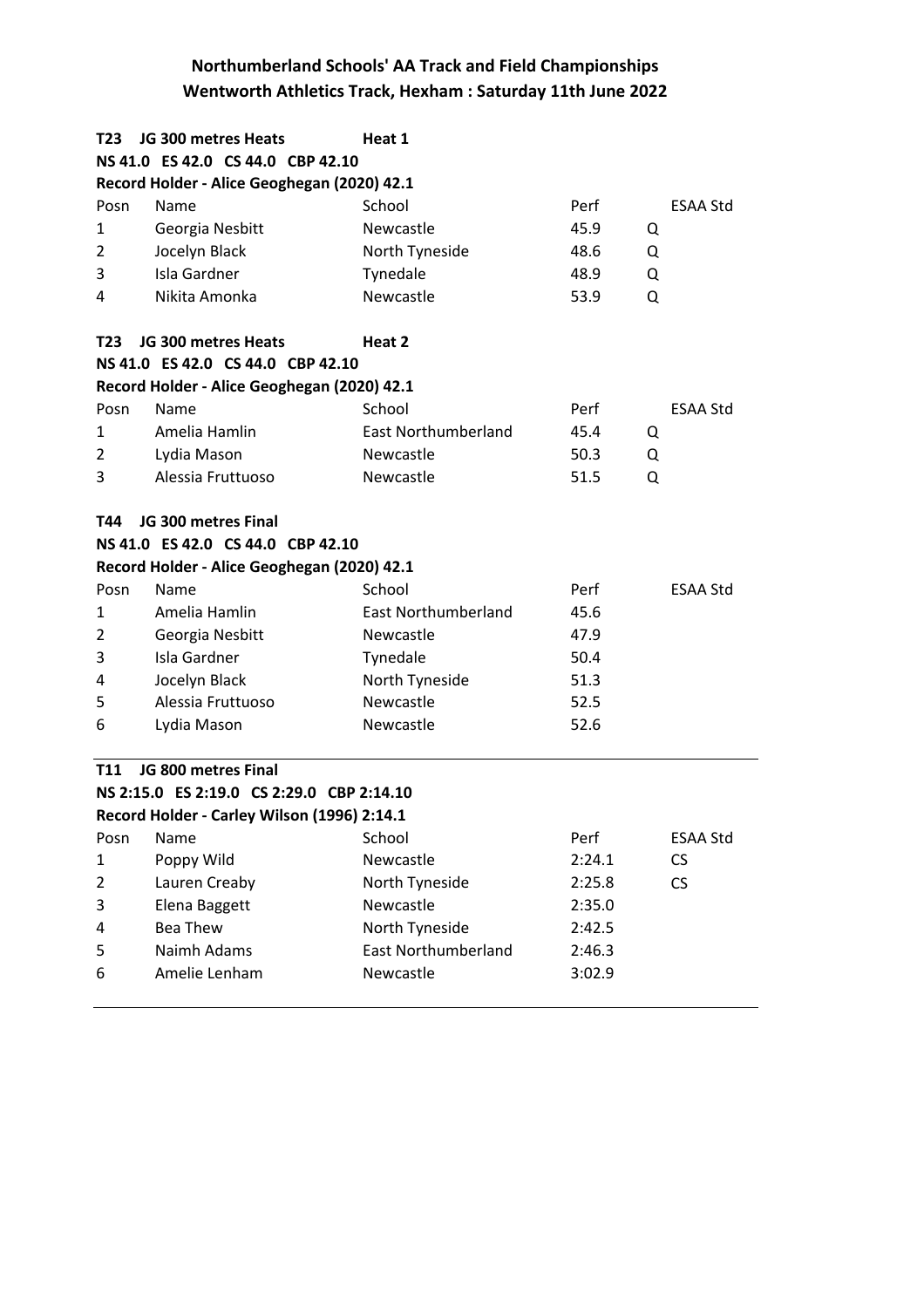| T28            | JG 1500 metres Final                         |                            |          |           |  |  |  |
|----------------|----------------------------------------------|----------------------------|----------|-----------|--|--|--|
|                | NS 4:40.0 ES 4:48.0 CS 5:10.0 CBP 4:37.70    |                            |          |           |  |  |  |
|                | Record Holder - Nicola Coates (1995) 4:37.7  |                            |          |           |  |  |  |
| Posn           | Name                                         | School                     | Perf     | ESAA Std  |  |  |  |
| $\mathbf{1}$   | Annie Hutchinson                             | Newcastle                  | 5:01.3   | <b>CS</b> |  |  |  |
| 2              | Millie Moat                                  | Newcastle                  | 5:20.9   |           |  |  |  |
| 3              | <b>Maria Gaines</b>                          | Tynedale                   | 5:21.4   |           |  |  |  |
| 4              | Hannah Atkinson                              | North Tyneside             | 5:21.5   |           |  |  |  |
| 5              | Catherine Atkinson                           | North Tyneside             | 5:31.1   |           |  |  |  |
| 6              | Erin Blight                                  | Tynedale                   | 5:32.7   |           |  |  |  |
| 7              | Gabby Freeman                                | <b>East Northumberland</b> | 6:06.0   |           |  |  |  |
| 8              | Ellie Kennedy                                | <b>East Northumberland</b> | 6:07.0   |           |  |  |  |
| <b>T10</b>     | JG 75 metres Hurdles (76.2cm) Heat 1         |                            |          |           |  |  |  |
|                | NS 11.4 ES 11.7 CS 12.8 CBP 11.42            |                            |          |           |  |  |  |
|                | Record Holder - Rebecca Liddell (2007) 11.42 |                            | $Wind =$ |           |  |  |  |
| Posn           | Name                                         | School                     | Perf     | ESAA Std  |  |  |  |
| $\mathbf{1}$   | Senna Gorvett                                | North Tyneside             | 13.4     | Q         |  |  |  |
| $\overline{2}$ | Maisie Cooke                                 | Newcastle                  | 14.4     | Q         |  |  |  |
| 3              | Louisa Hamilton                              | Tynedale                   | 14.8     | Q         |  |  |  |
| 4              | <b>Hannah Tsang</b>                          | Newcastle                  | 15.6     | Q         |  |  |  |
| 5              | Isla Bell                                    | North Tyneside             | 16.0     | Q         |  |  |  |
| <b>T10</b>     | JG 75 metres Hurdles (76.2cm) Heat 2         |                            |          |           |  |  |  |
|                | NS 11.4 ES 11.7 CS 12.8 CBP 11.42            |                            |          |           |  |  |  |
|                | Record Holder - Rebecca Liddell (2007) 11.42 |                            | $Wind =$ |           |  |  |  |
| Posn           | Name                                         | School                     | Perf     | ESAA Std  |  |  |  |
| 1              | <b>Emily Bond</b>                            | North Tyneside             | 14.0     | Q         |  |  |  |
| 2              | Amy Goodwin                                  | Tynedale                   | 14.7     | Q         |  |  |  |
| 3              | <b>Tess Page</b>                             | Newcastle                  | 14.7     | Q         |  |  |  |
| 4              | Ava Brooman                                  | Newcastle                  | dnf      |           |  |  |  |
| T29            | JG 75 metres Hurdles (76.2cm) Final          |                            |          |           |  |  |  |
|                | NS 11.4 ES 11.7 CS 12.8 CBP 11.42            |                            |          |           |  |  |  |
|                | Record Holder - Rebecca Liddell (2007) 11.42 |                            | $Wind =$ |           |  |  |  |
| Posn           | Name                                         | School                     | Perf     | ESAA Std  |  |  |  |
| 1              | Senna Gorvett                                | North Tyneside             | 12.3     | CS.       |  |  |  |
| $\overline{2}$ | <b>Emily Bond</b>                            | North Tyneside             | 12.6     | <b>CS</b> |  |  |  |
| 3              | Maisie Cooke                                 | Newcastle                  | 14.2     |           |  |  |  |
| 4              | Louisa Hamilton                              | Tynedale                   | 14.3     |           |  |  |  |
| 5              | <b>Tess Page</b>                             | Newcastle                  | 14.7     |           |  |  |  |
| 6              | Amy Goodwin                                  | Tynedale                   | dnf      |           |  |  |  |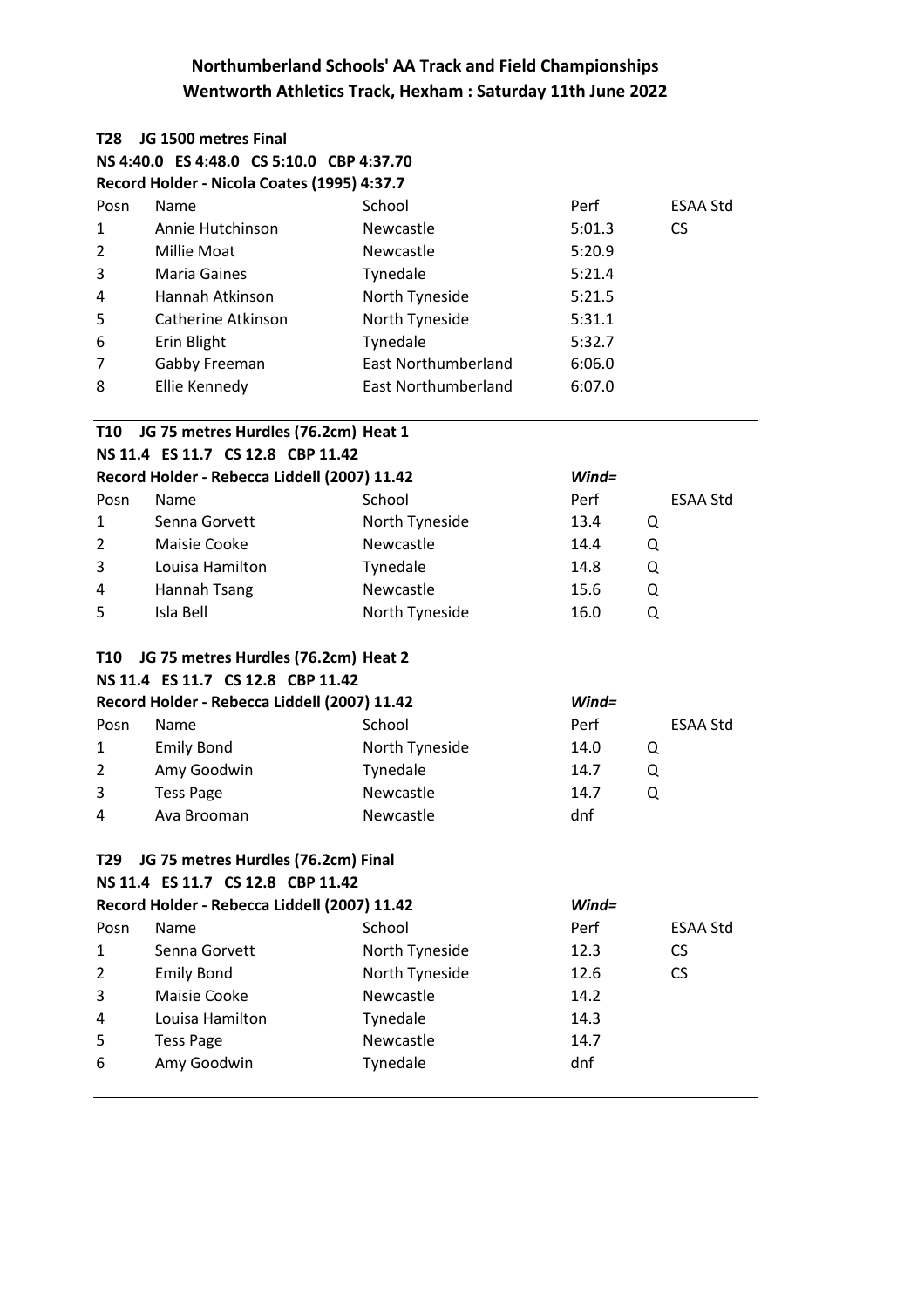#### **F10 JG Long Jump**

|  | NS 5.25 ES 5.15 CS 4.65 CBP 5.30 |  |
|--|----------------------------------|--|
|  |                                  |  |

**Record Holder - Madeleine Thomas (1983) 5.30**

| Posn           | <b>Name</b>         | School               | Perf | <b>ESAA Std</b> |
|----------------|---------------------|----------------------|------|-----------------|
| 1              | Sadie Parker        | East Northumberland  | 4.98 | CS.             |
| $\overline{2}$ | <b>Emily Bond</b>   | North Tyneside       | 4.46 |                 |
| 3              | Olivia Brownrigg    | North Tyneside       | 4.20 |                 |
| 4              | Ann Olsen Gallagher | Newcastle            | 3.87 |                 |
| 5              | Josephine Mallen    | Newcastle            | 3.70 |                 |
| 6              | Jess Dodd           | North Northumberland | 3.59 |                 |
| 7              | Louisa Fermin       | East Northumberland  | 3.50 |                 |
| 8              | Isla Gardner        | Tynedale             | 3.48 |                 |
| 9              | Bobbie Doe          | Newcastle            | 3.37 |                 |
| 10             | Lucy Channon        | Newcastle            | 3.35 |                 |
| 11             | Amelia Wilson       | North Northumberland | 2.60 |                 |
|                |                     |                      |      |                 |

#### **F2 JG High Jump**

### **NS 1.65 ES 1.59 CS 1.45 CBP 1.64 Record Holder - Andrea Laws (1984) 1.64**

| Posn         | <b>Name</b>                | School              | Perf | ESAA Std |
|--------------|----------------------------|---------------------|------|----------|
| $\mathbf{1}$ | Senna Gorvett              | North Tyneside      | 1.49 | CS       |
| 2            | <b>Charlotte Scrivener</b> | Newcastle           | 1.37 |          |
| 3            | Elena Baggett              | <b>Newcastle</b>    | 1.31 |          |
| 4            | Amelie Lenham              | Newcastle           | 1.31 |          |
| 5            | Elsbeth Rowlinson          | East Northumberland | 1.28 |          |
| 6            | Grace Graham               | Tynedale            | 1.28 |          |

### **F17 JG Pole Vault**

|  | NS 3.00 ES 2.70 CS 2.50 CBP 2.75                |  |
|--|-------------------------------------------------|--|
|  | Record Holder - Izzy Potier-Godinho (2016) 2.75 |  |

| Posn | – Name               | School    | Perf | ESAA Std |
|------|----------------------|-----------|------|----------|
|      | Martha Hewitt-Chapel | Newcastle | 2.50 |          |

### **F6 JG Shot 3Kg**

### **NS 11.20 ES 10.60 CS 9.25 CBP 10.18**

| Record Holder - Rebecca Murray (2014) 10.18 |  |  |  |  |
|---------------------------------------------|--|--|--|--|
|---------------------------------------------|--|--|--|--|

| Name                   | School                      | Perf  | <b>ESAA Std</b> |
|------------------------|-----------------------------|-------|-----------------|
| Leila Thompson         | <b>North Northumberland</b> | 11.92 | NS/CBP          |
| Saveena Mullin         | East Northumberland         | 8.03  |                 |
| Darcey Edwards         | <b>Newcastle</b>            | 7.62  |                 |
| Alana Hargraves        | <b>Newcastle</b>            | 7.44  |                 |
| <b>Bethany Bremner</b> | North Northumberland        | 7.28  |                 |
| Millie Baker           | North Tyneside              | 6.86  |                 |
| <b>Bee Thew</b>        | North Tyneside              | 6.83  |                 |
| Eve Aberdeen           | Newcastle                   | 6.74  |                 |
| Hannah Stanton         | Tynedale                    | 6.56  |                 |
|                        |                             |       |                 |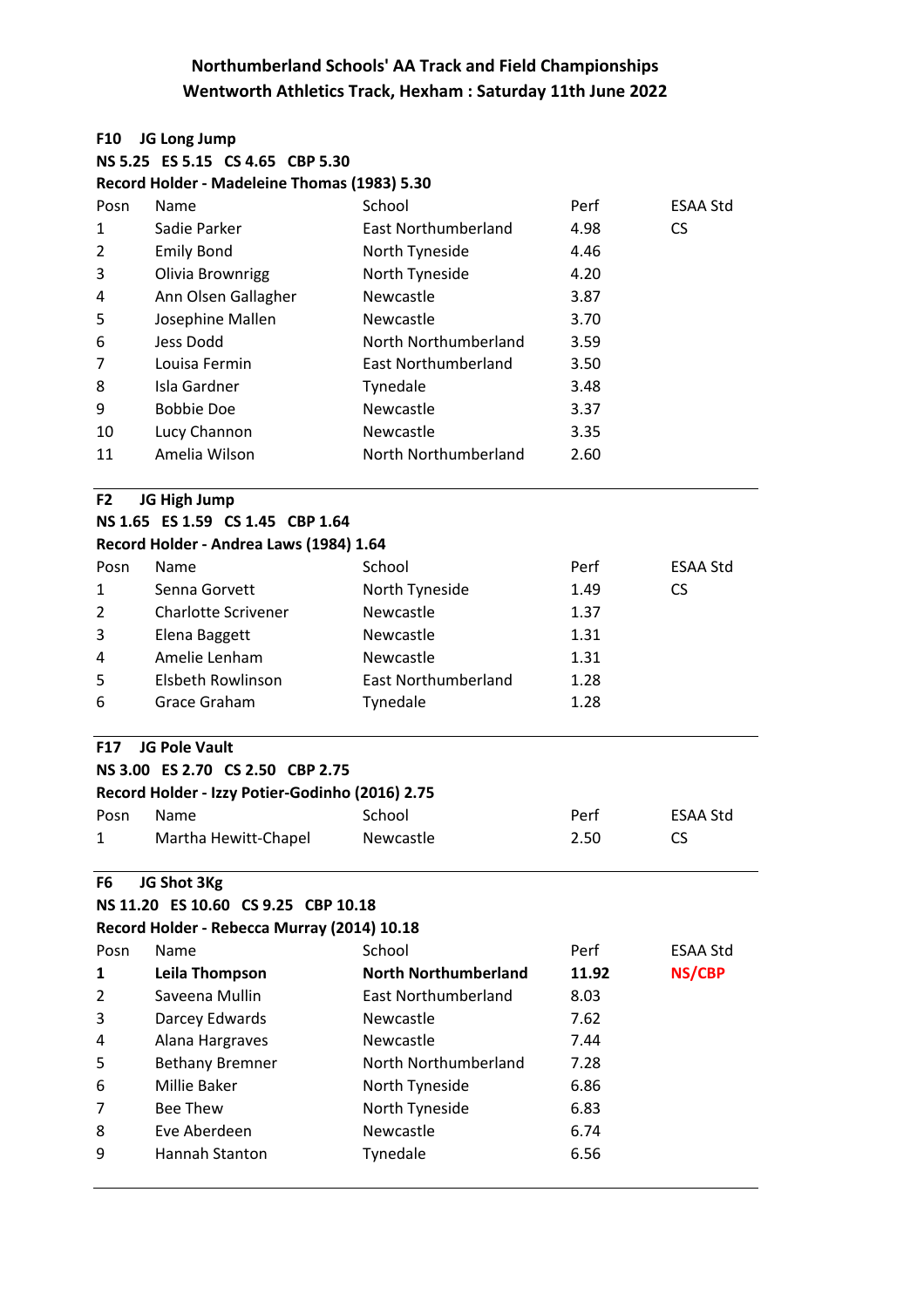| <b>F15</b>     | JG Javelin 500g                               |                            |          |                 |
|----------------|-----------------------------------------------|----------------------------|----------|-----------------|
|                | NS 36.00 ES 34.00 CS 27.50 CBP 35.62          |                            |          |                 |
|                | Record Holder - Bobbie Griffiths (2015) 35.62 |                            |          |                 |
| Posn           | Name                                          | School                     | Perf     | <b>ESAA Std</b> |
| 1              | Leila Thompson                                | North Northumberland       | 30.87    | <b>CS</b>       |
| 2              | Amy Goodwin                                   | Tynedale                   | 24.48    |                 |
| 3              | Catherine Atkinson                            | North Tyneside             | 22.72    |                 |
| 4              | Karis De Vos                                  | North Northumberland       | 21.01    |                 |
| 5              | Caitlin Cottee                                | Newcastle                  | 17.68    |                 |
| 6              | <b>Charlotte Scrivener</b>                    | Newcastle                  | 16.87    |                 |
| 7              | Sophie Gregg                                  | Newcastle                  | 16.77    |                 |
| 8              | Anna Pratt                                    | <b>East Northumberland</b> | 16.58    |                 |
| 9              | 7: AlexandriaHodgson                          | <b>East Northumberland</b> | 16.27    |                 |
| 10             | <b>Bethany Bremner</b>                        | North Northumberland       | 12.96    |                 |
| F21            | JG Discus 1Kg                                 |                            |          |                 |
|                | NS 30.00 ES 27.00 CS 23.00 CBP 30.17          |                            |          |                 |
|                | Record Holder - Dawn Watson (1981) 30.17      |                            |          |                 |
| Posn           | Name                                          | School                     | Perf     | <b>ESAA Std</b> |
| 1              | <b>Bethany Turner</b>                         | East Northumberland        | 21.20    |                 |
| $\overline{2}$ | Karis De Vos                                  | North Northumberland       | 18.03    |                 |
| 3              | Millie Baker                                  | North Tyneside             | 16.30    |                 |
| 4              | Milly Longville                               | Newcastle                  | 16.00    |                 |
| 5              | Erin Cathrae                                  | <b>East Northumberland</b> | 15.30    |                 |
| 6              | Ruby James                                    | East Northumberland        | 14.40    |                 |
| F1             | JG Hammer 3Kg                                 |                            |          |                 |
|                | NS 44.00 ES 36.00 CS 30.00 CBP 35.94          |                            |          |                 |
|                | Record Holder - J Gardiner (2018) 35.94       |                            |          |                 |
| Posn           | Name                                          | School                     | Perf     | <b>ESAA Std</b> |
| 1              | Alexandria Hodgson                            | East Northumberland        | 26.53    |                 |
| T20            | <b>IB 100 metres Heats</b>                    | Heat 1                     |          |                 |
|                | NS 11.0 ES 11.2 CS 11.7 CBP 10.90             |                            |          |                 |
|                | Record Holder - David Riley (2001) 10.90      |                            | $Wind =$ |                 |
| Posn           | Name                                          | School                     | Perf     | ESAA Std        |
|                |                                               |                            |          |                 |

| Posn         | Name           | School                     | Perf | <b>ESAA St</b> |
|--------------|----------------|----------------------------|------|----------------|
| $\mathbf{1}$ | Toby Akinrogbe | Newcastle                  | 12.8 | Q              |
| $2^{\circ}$  | Chapman Li     | Newcastle                  | 13.0 | Q              |
| 3            | Sam Dent       | <b>East Northumberland</b> | 13.1 | Q              |
| 4            | Alan Pearson   | Tynedale                   | 13.3 |                |
| 5            | Jamie Davies   | North Tyneside             | 13.4 |                |
| 6            | Ed Brown       | North Northumberland       | 13.9 |                |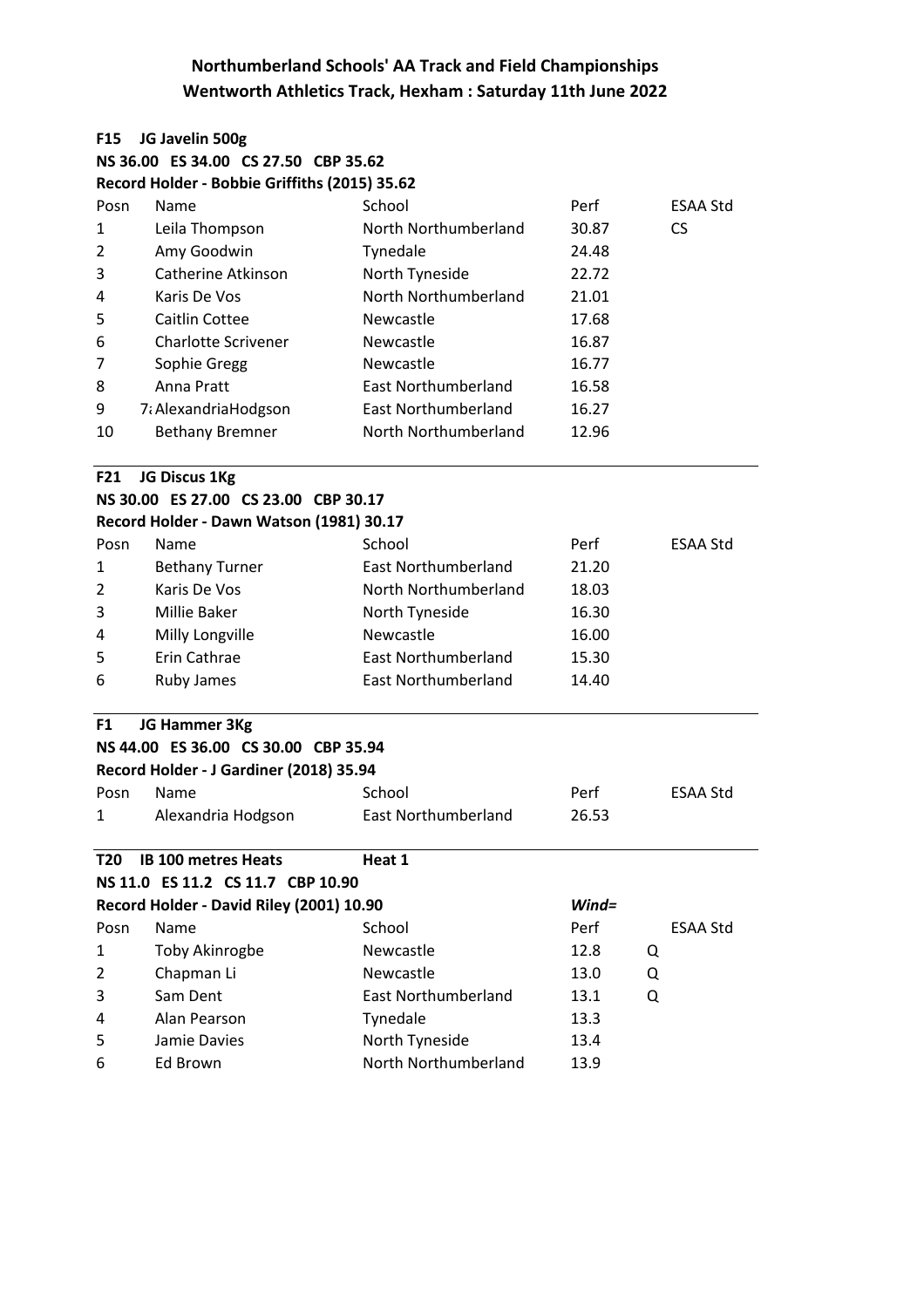| T20            | <b>IB 100 metres Heats</b>                  | Heat 2                     |          |   |                 |
|----------------|---------------------------------------------|----------------------------|----------|---|-----------------|
|                | NS 11.0 ES 11.2 CS 11.7 CBP 10.90           |                            |          |   |                 |
|                | Record Holder - David Riley (2001) 10.90    |                            | $Wind =$ |   |                 |
| Posn           | Name                                        | School                     | Perf     |   | <b>ESAA Std</b> |
| 1              | <b>Harry Scott</b>                          | <b>East Northumberland</b> | 12.3     | Q |                 |
| 2              | Charlie Culyer                              | North Tyneside             | 12.4     | Q |                 |
| 3              | Sam Wardle                                  | Newcastle                  | 12.4     | Q |                 |
| 4              | Owen Omoigui                                | <b>East Northumberland</b> | 12.5     | Q |                 |
| 5              | <b>Ben Wilson</b>                           | Tynedale                   | 13.0     | Q |                 |
|                |                                             |                            |          |   |                 |
| T41            | <b>IB 100 metres Final</b>                  |                            |          |   |                 |
|                | NS 11.0 ES 11.2 CS 11.7 CBP 10.90           |                            |          |   |                 |
|                | Record Holder - David Riley (2001) 10.90    |                            | $Wind =$ |   |                 |
| Posn           | Name                                        | School                     | Perf     |   | <b>ESAA Std</b> |
| 1              | <b>Harry Scott</b>                          | <b>East Northumberland</b> | 11.8     |   |                 |
| 2              | Sam Wardle                                  | Newcastle                  | 12       |   |                 |
| 3              | Charlie Culyer                              | North Tyneside             | 12       |   |                 |
| 4              | Owen Omoigui                                | <b>East Northumberland</b> | 12.1     |   |                 |
| 5              | Chapman Li                                  | Newcastle                  | 12.2     |   |                 |
| 6              | Toby Akinrogbe                              | Newcastle                  | 12.4     |   |                 |
| <b>T34</b>     | <b>IB 200 metres Heats</b>                  | Heat 1                     |          |   |                 |
|                | NS 22.2 ES 22.7 CS 24.0 CBP 22.17           |                            |          |   |                 |
|                | Record Holder - Cameron Tindle (2014) 22.17 |                            | $Wind =$ |   |                 |
| Posn           | Name                                        | School                     | Perf     |   | <b>ESAA Std</b> |
| 1              | <b>Rhys Brunton</b>                         | North Tyneside             | 25.1     | Q |                 |
| $\overline{2}$ | <b>Jack Dinning</b>                         | <b>East Northumberland</b> | 25.4     | Q |                 |
| 3              | Charlie Culyer                              | North Tyneside             | 26.3     | Q |                 |
| 4              | Ben Wilson                                  | Tynedale                   | 27.7     | Q |                 |
|                |                                             |                            |          |   |                 |
| T34            | <b>IB 200 metres Heats</b>                  | Heat 2                     |          |   |                 |
|                | NS 22.2 ES 22.7 CS 24.0 CBP 22.17           |                            |          |   |                 |
|                | Record Holder - Cameron Tindle (2014) 22.17 |                            | $Wind =$ |   |                 |
| Posn           | Name                                        | School                     | Perf     |   | ESAA Std        |
| 1              | <b>Harry Scott</b>                          | <b>East Northumberland</b> | 25.7     | Q |                 |
| 2              | Ben Hope                                    | <b>East Northumberland</b> | 26.7     | Q |                 |
| 3              | Ed Brown                                    | North Northumberland       | 27.5     | Q |                 |
| 4              | Alex Playfair                               | North Northumberland       | 28.3     | Q |                 |
| <b>T51</b>     | <b>IB 200 metres Final</b>                  |                            |          |   |                 |
|                | NS 22.2 ES 22.7 CS 24.0 CBP 22.17           |                            |          |   |                 |
|                | Record Holder - Cameron Tindle (2014) 22.17 |                            | $Wind =$ |   |                 |
| Posn           | Name                                        | School                     | Perf     |   | ESAA Std        |
| 1              | <b>Rhys Brunton</b>                         | North Tyneside             | 24.4     |   |                 |
| 2              | <b>Jack Dinning</b>                         | <b>East Northumberland</b> | 25.5     |   |                 |
| 3              | <b>Harry Scott</b>                          | <b>East Northumberland</b> | 26.1     |   |                 |
| 4              | Charlie Culyer                              | North Tyneside             | 26.8     |   |                 |
| 5              | Ben Hope                                    | <b>East Northumberland</b> | 27       |   |                 |
| 6              | Ed Brown                                    | North Northumberland       | 27.9     |   |                 |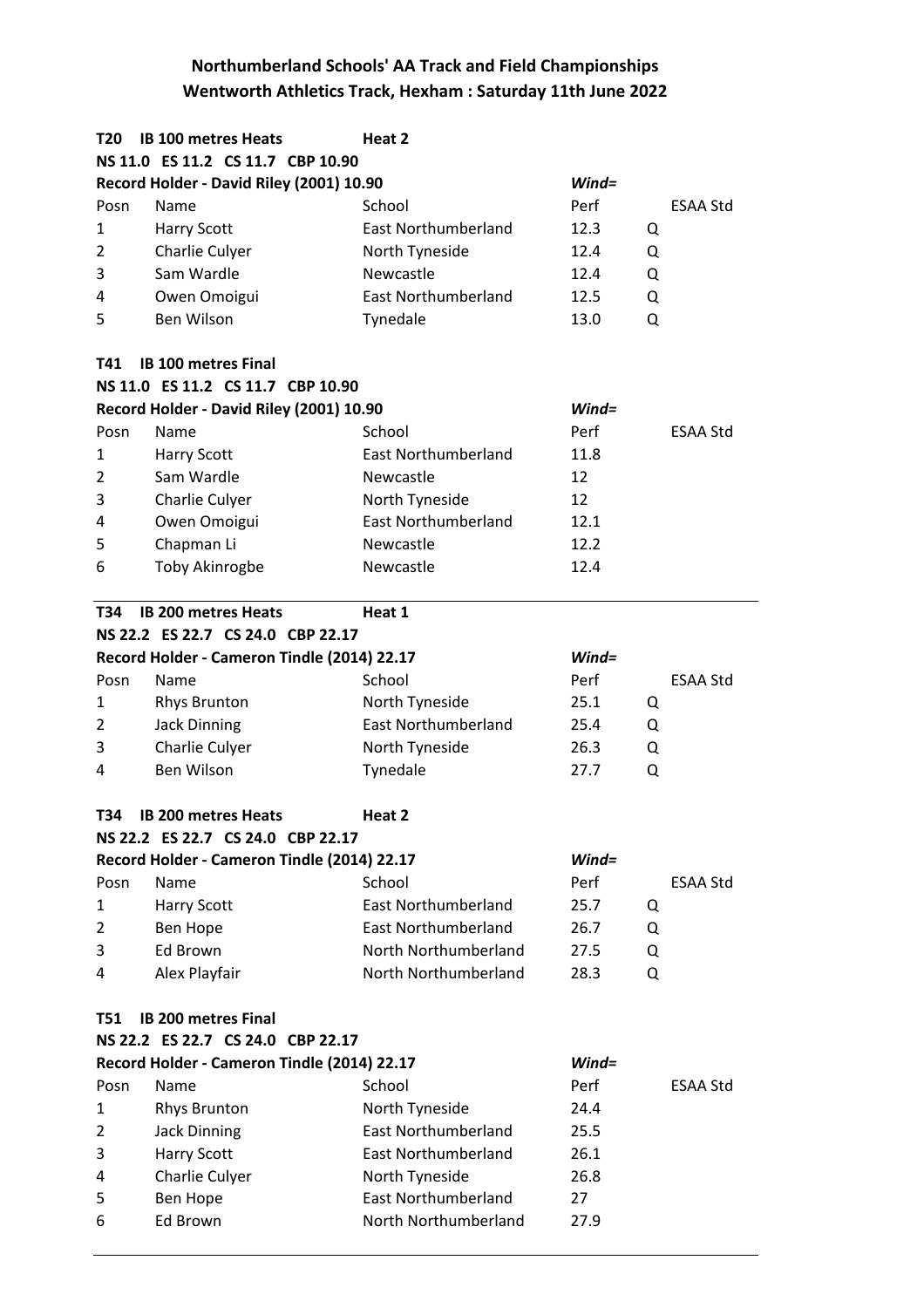| T26             | <b>IB 400 metres Heats</b>                | Heat 1                     |           |                 |  |  |
|-----------------|-------------------------------------------|----------------------------|-----------|-----------------|--|--|
|                 | NS 49.5 ES 51.1 CS 53.4 CBP 50.60         |                            |           |                 |  |  |
|                 | Record Holder - Tom Lavender (1998) 50.60 |                            |           |                 |  |  |
| Posn            | Name                                      | School                     | Perf      | <b>ESAA Std</b> |  |  |
| 1               | Josh Macdonald                            | Newcastle                  | 53.5<br>Q |                 |  |  |
| $\overline{2}$  | <b>Reuben Moss</b>                        | Newcastle                  | 56.1<br>Q |                 |  |  |
| 3               | <b>Ethan Craze</b>                        | North Northumberland       | 56.7<br>Q |                 |  |  |
| 4               | James Rutherford                          | Tynedale                   | 64.5<br>Q |                 |  |  |
| T26             | <b>IB 400 metres Heats</b>                | Heat 2                     |           |                 |  |  |
|                 | NS 49.5 ES 51.1 CS 53.4 CBP 50.60         |                            |           |                 |  |  |
|                 | Record Holder - Tom Lavender (1998) 50.60 |                            |           |                 |  |  |
| Posn            | Name                                      | School                     | Perf      | ESAA Std        |  |  |
| 1               | Michael Henry                             | East Northumberland        | 59.7<br>Q |                 |  |  |
| 2               | <b>Brandon Wright</b>                     | <b>East Northumberland</b> | 61.8<br>Q |                 |  |  |
| 3               | <b>Lyall Roberts</b>                      | North Northumberland       | 69.2<br>Q |                 |  |  |
| T47             | <b>IB 400 metres Final</b>                |                            |           |                 |  |  |
|                 | NS 49.5 ES 51.1 CS 53.4 CBP 50.60         |                            |           |                 |  |  |
|                 | Record Holder - Tom Lavender (1998) 50.60 |                            | $Wind =$  |                 |  |  |
| Posn            | Name                                      | School                     | Perf      | <b>ESAA Std</b> |  |  |
| 1               | Josh Macdonald                            | Newcastle                  | 54.4      |                 |  |  |
| 2               | <b>Reuben Moss</b>                        | Newcastle                  | 57.1      |                 |  |  |
| 3               | <b>Ethan Craze</b>                        | North Northumberland       | 58.4      |                 |  |  |
| 4               | Michael Henry                             | <b>East Northumberland</b> | 59        |                 |  |  |
| 5               | <b>Brandon Wright</b>                     | <b>East Northumberland</b> | 63.4      |                 |  |  |
| T <sub>15</sub> | <b>IB 800 metres Final</b>                |                            |           |                 |  |  |
|                 | NS 1:55.0 ES 1:57.0 CS 2:05.0 CBP 1:56.20 |                            |           |                 |  |  |
|                 | Record Holder - Terry West (1984) 1:56.2  |                            |           |                 |  |  |
| Posn            | Name                                      | School                     | Perf      | <b>ESAA Std</b> |  |  |
| $\mathbf{1}$    | <b>Tom Bird</b>                           | North Tyneside             | 2:05.8    |                 |  |  |
| 2               | Josheph Close                             | North Northumberland       | 2:06.8    |                 |  |  |
| 3               | 7. Liam Roche                             | <b>East Northumberland</b> | 2:11.5    |                 |  |  |
| 4               | <b>Matthew Das</b>                        | Newcastle                  | 2:15.8    |                 |  |  |
| 5               | Kai Foulds                                | Tynedale                   | 2:16.7    |                 |  |  |
| 6               | Owen Duggins                              | Tynedale                   | 2:18.9    |                 |  |  |
| 7               | Alfie Golden                              | Newcastle                  | 2:19.0    |                 |  |  |
| 8               | George Tweed                              | <b>East Northumberland</b> | 2:21.0    |                 |  |  |
| 9               | <b>Finlay Davison</b>                     | <b>East Northumberland</b> | 2:28.6    |                 |  |  |
| 10              | <b>Edward Watson</b>                      | Newcastle                  | 2:29.0    |                 |  |  |
| 11              | <b>Oliver Dakers</b>                      | North Northumberland       | 2:33.1    |                 |  |  |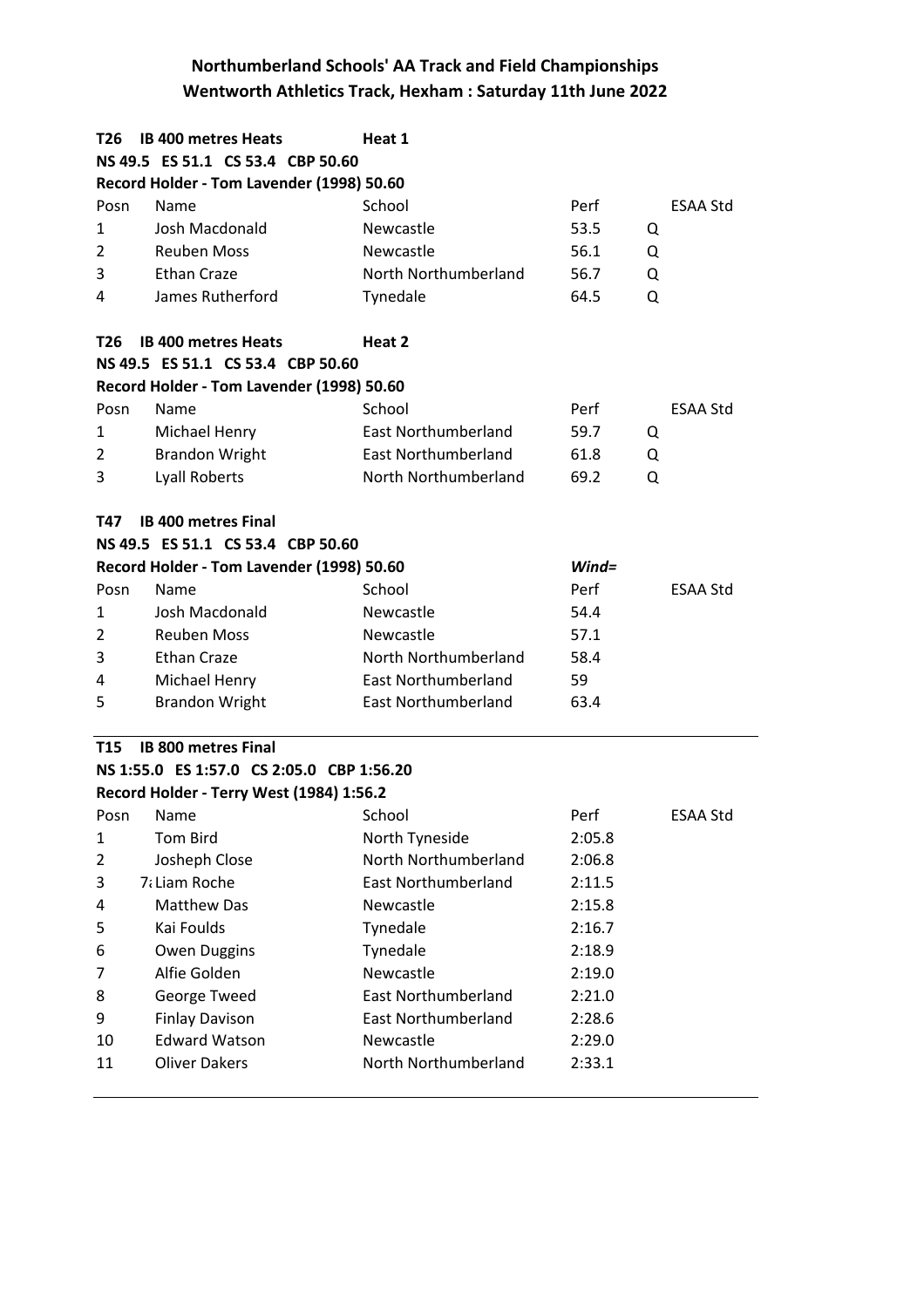### **T43 IB 1500 metres Final NS 4:03.0 ES 4:06.0 CS 4:20.0 CBP 4:03.90 Record Holder - Max Pearson (2016) 4:03.9**

| T3           | IB 3000 metres Final |                      |        |                 |
|--------------|----------------------|----------------------|--------|-----------------|
| 13           | Alex Playfair        | North Northumberland | 5:17.1 |                 |
| 12           | <b>Ben Hewitt</b>    | East Northumberland  | 5:07.6 |                 |
| 11           | Kieran Straker       | North Northumberland | 5:06.8 |                 |
| 10           | Sam Livingstone      | East Northumberland  | 5:02.0 |                 |
| 9            | 10 Benjamin Maley    | North Tyneside       | 4:58.7 |                 |
| 8            | Jake Moir            | <b>Newcastle</b>     | 4:51.9 |                 |
| 7            | 1. Callum Eldridge   | <b>Newcastle</b>     | 4:46.8 |                 |
| 6            | <b>Ben Brunton</b>   | Tynedale             | 4:39.7 |                 |
| 5            | Zak Kettle           | <b>Newcastle</b>     | 4:35.7 |                 |
| 4            | Ben Scantlebury      | North Tyneside       | 4:30.4 |                 |
| 3            | Elliot Kelso         | Tynedale             | 4:28.8 |                 |
| 2            | 7. Bertie Marr       | East Northumberland  | 4:21.4 |                 |
| $\mathbf{1}$ | Ethan Bond           | <b>Newcastle</b>     | 4:20.1 |                 |
| Posn         | <b>Name</b>          | School               | Perf   | <b>ESAA Std</b> |

#### **NS 8:50.0 ES 8:56.0 CS 9:30.0 CBP 8:58.40 Record Holder - Sam Charlton (2018) 8:58.40**

| Record Holder - Sam Charlton (2018) 8:58.40 |                      |                     |         |          |  |
|---------------------------------------------|----------------------|---------------------|---------|----------|--|
| Posn                                        | Name.                | School              | Perf    | ESAA Std |  |
| 1                                           | William De Vere Owen | East Northumberland | 9:07.1  | CS.      |  |
| $\mathcal{P}$                               | Tom Slaine           | Newcastle           | 10:11.3 |          |  |

### **T6 IB 100 metres Hurdles (91.4cm) Final NS 13.5 ES 14.0 CS 15.0 CBP 13.31 Record Holder - Jason Nicholson (2015) 13.31** *Wind=* Posn Name School School Perf ESAA Std 1 1 Oliver Hunter 16.2 2 Ben Hope East Northumberland 16.8 3 Joe Copley Tynedale 20

# **F26 IB Long Jump**

|  | NS 6.80 ES 6.40 CS 6.00 CBP 6.72      |
|--|---------------------------------------|
|  | Record Holder - John Rell (1990) 6 72 |

|      | <u>RECOLU HUIUEI - JUIIII DEII (1990) 0.72</u> |                            |      |          |  |
|------|------------------------------------------------|----------------------------|------|----------|--|
| Posn | Name                                           | School                     | Perf | ESAA Std |  |
| 1    | <b>Rhys Brunton</b>                            | North Tyneside             | 6.05 | CS.      |  |
| 2    | Oliver Hunter                                  | Newcastle                  | 5.36 |          |  |
| 3    | Alfie Golden                                   | Newcastle                  | 5.26 |          |  |
| 4    | Owen Omoigui                                   | <b>East Northumberland</b> | 5.14 |          |  |
| 5    | <b>Michael Killing</b>                         | North Tyneside             | 5.09 |          |  |
| 6    | Sam Dent                                       | East Northumberland        | 5.09 |          |  |
| 7    | Owen Duggins                                   | Tynedale                   | 4.43 |          |  |
|      |                                                |                            |      |          |  |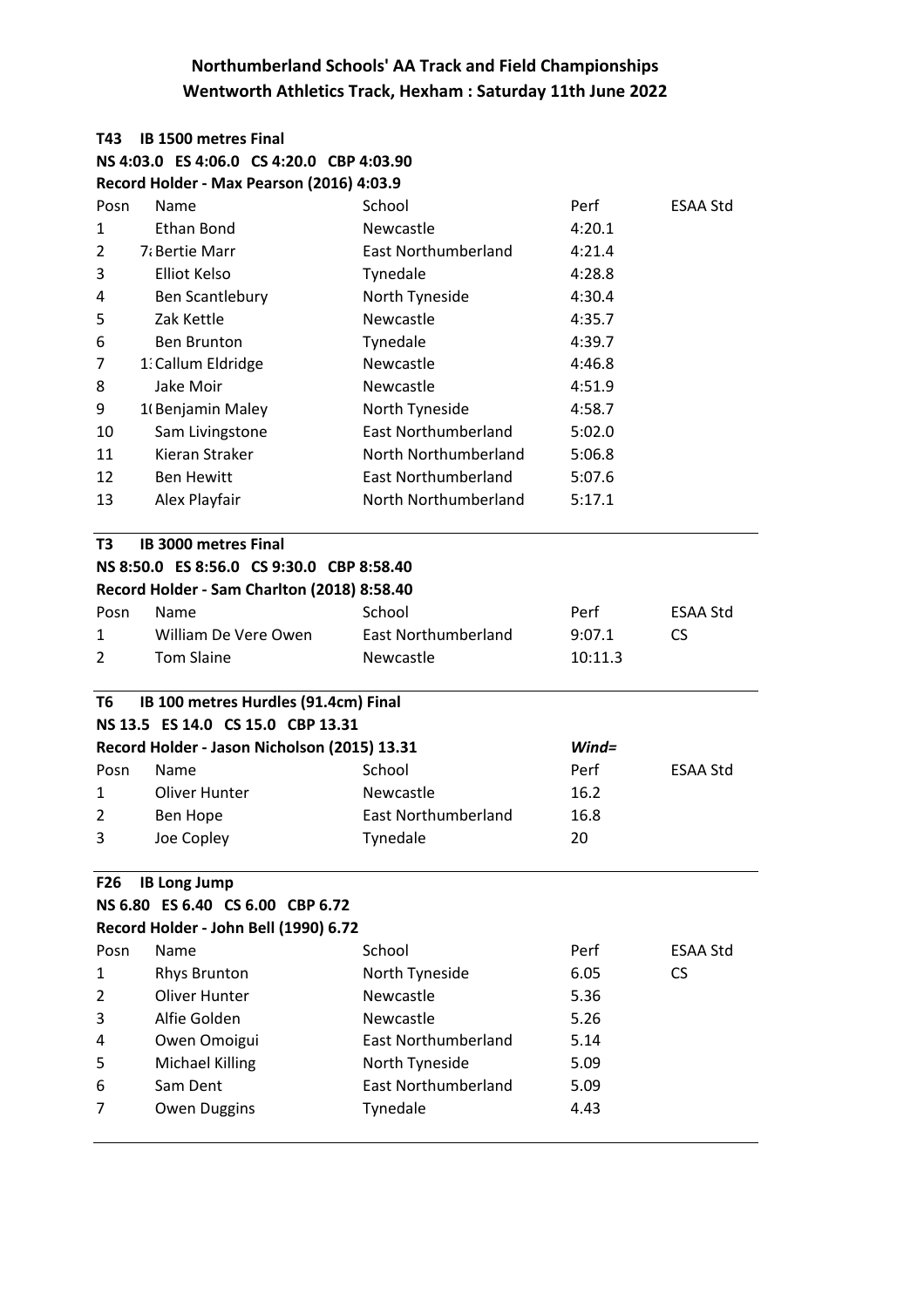| F16        | <b>IB High Jump</b>                            |                            |       |                 |
|------------|------------------------------------------------|----------------------------|-------|-----------------|
|            | NS 1.96 ES 1.90 CS 1.75 CBP 1.94               |                            |       |                 |
|            | Record Holder - Sean Rutter (1996) 1.94        |                            |       |                 |
| Posn       | Name                                           | School                     | Perf  | <b>ESAA Std</b> |
| 1          | Sam Wardle                                     | Newcastle                  | 1.62  |                 |
| 2          | <b>Michael Killing</b>                         | North Tyneside             | 1.53  |                 |
| 3          | Aaron O'Conner                                 | <b>East Northumberland</b> | 1.50  |                 |
| 4          | <b>Nathan Elliott</b>                          | Tynedale                   | 1.50  |                 |
| F4         | <b>IB Triple Jump</b>                          |                            |       |                 |
|            | NS 13.70 ES 13.20 CS 12.50 CBP 13.61           |                            |       |                 |
|            | Record Holder - William Armstrong (1975) 13.61 |                            |       |                 |
| Posn       | Name                                           | School                     | Perf  | <b>ESAA Std</b> |
| 1          | Chapman Li                                     | Newcastle                  | 10.75 |                 |
| 2          | Mason Taylor                                   | <b>East Northumberland</b> | 10.51 |                 |
| 3          | Aaron Lyall                                    | North Tyneside             | 10.34 |                 |
| 4          | Nathan Elliott                                 | Tynedale                   | 9.56  |                 |
| 5          | <b>Lyall Roberts</b>                           | North Northumberland       | 8.97  |                 |
| 6          | Max Campbell                                   | Newcastle                  | 8.57  |                 |
| <b>F20</b> | <b>IB Shot 5Kg</b>                             |                            |       |                 |
|            | NS 14.20 ES 13.20 CS 11.90 CBP 15.07           |                            |       |                 |
|            | Record Holder - Andrew Knight (2017) 15.07     |                            |       |                 |
| Posn       | Name                                           | School                     | Perf  | <b>ESAA Std</b> |
| 1          | 10 Casper Skrzecz                              | North Tyneside             | 9.33  |                 |
| 2          | <b>Finlay Lawless</b>                          | <b>East Northumberland</b> | 9.28  |                 |
| 3          | Max Lyon                                       | <b>East Northumberland</b> | 9.18  |                 |
| 4          | Aaron Wilson                                   | <b>East Northumberland</b> | 8.79  |                 |
| 5          | Magnus Sturgeon                                | North Northumberland       | 8.14  |                 |
| 6          | 1: Johnny Cotterill                            | North Tyneside             | 8.01  |                 |
| 7          | <b>Ollie Furness</b>                           | Tynedale                   | 7.81  |                 |
| 8          | Harry Watson                                   | Newcastle                  | 6.91  |                 |
| <b>F30</b> | <b>IB Javelin 700g</b>                         |                            |       |                 |
|            | NS 54.00 ES 52.00 CS 45.00 CBP 56.91           |                            |       |                 |
|            | Record Holder - Terry Morgan (2011) 56.91      |                            |       |                 |
| Posn       | Name                                           | School                     | Perf  | ESAA Std        |
| 1          | <b>Billy Murphy</b>                            | Tynedale                   | 42.74 |                 |
| 2          | <b>Adam Stedney</b>                            | <b>East Northumberland</b> | 24.76 |                 |
| 3          | <b>Ben Holmes</b>                              | Tynedale                   | 24.60 |                 |
| 4          | Charlie Maughan                                | Tynedale                   | 22.36 |                 |
| 5          | <b>Tyler Brack</b>                             | <b>East Northumberland</b> | 17.25 |                 |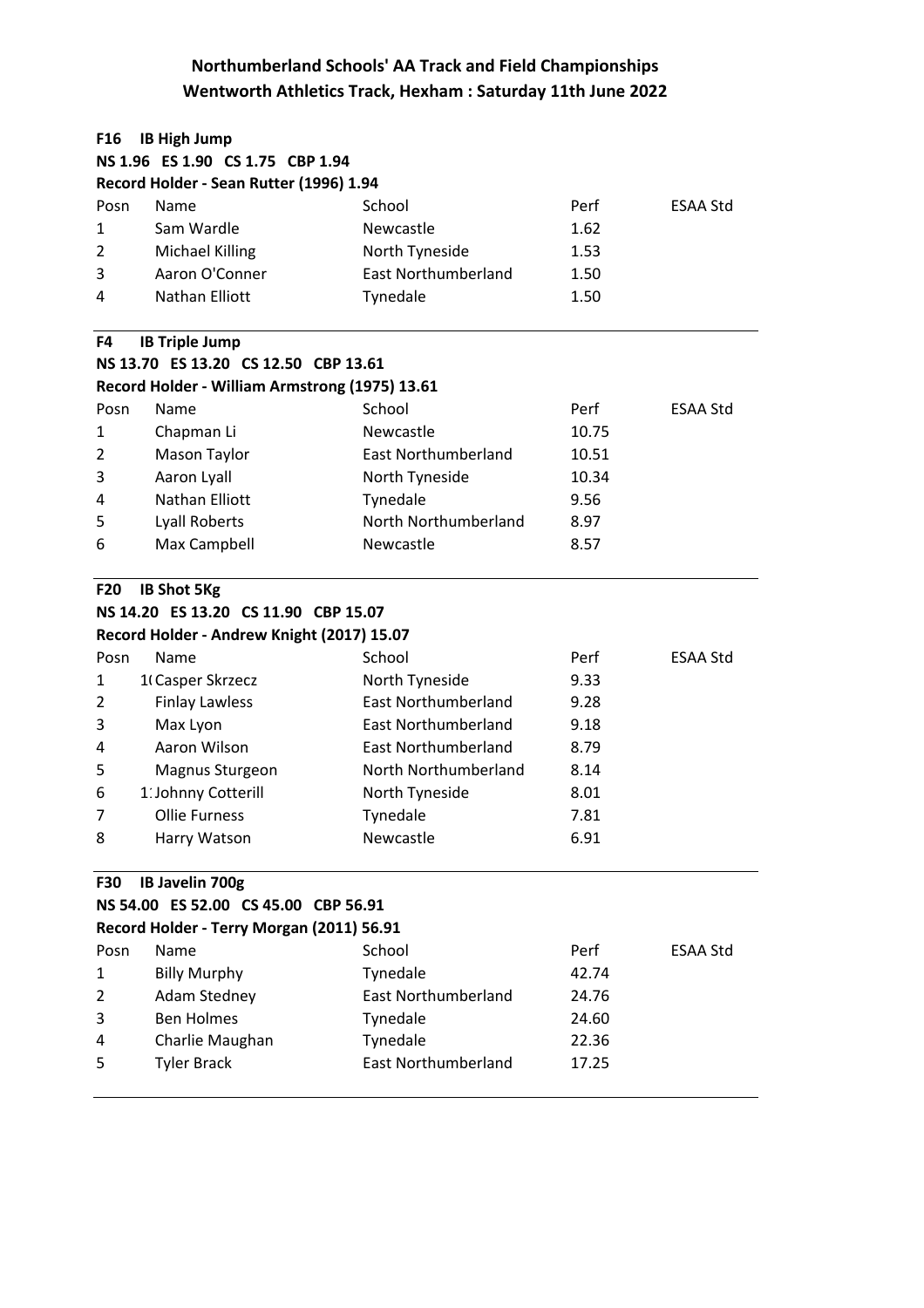| F14             | <b>IB Discus 1.5Kg</b>                       |                            |           |                 |
|-----------------|----------------------------------------------|----------------------------|-----------|-----------------|
|                 | NS 44.00 ES 41.00 CS 34.00 CBP 46.42         |                            |           |                 |
|                 | Record Holder - James Wordswoth (2020) 46.42 |                            |           |                 |
| Posn            | Name                                         | School                     | Perf      | <b>ESAA Std</b> |
| 1               | 7: Edward Gardiner                           | <b>East Northumberland</b> | 39.83     | <b>CS</b>       |
| 2               | Johnny Cotterill                             | North Tyneside             | 28.28     |                 |
| 3               | <b>Jack Dinning</b>                          | <b>East Northumberland</b> | 24.64     |                 |
| 4               | 10Lewis Wenn                                 | North Tyneside             | 22.28     |                 |
| 5               | <b>Ethan Craze</b>                           | North Northumberland       | 20.58     |                 |
| T <sub>19</sub> | <b>IG 100 metres Heats</b>                   | Heat 1                     |           |                 |
|                 | NS 12.2 ES 12.5 CS 13.0 CBP 12.20            |                            |           |                 |
|                 | Record Holder - Titi Ameobi (2001) 12.20     |                            | $Wind =$  |                 |
| Posn            | Name                                         | School                     | Perf      | <b>ESAA Std</b> |
| 1               | Lily Bradley                                 | Newcastle                  | 13.5<br>Q |                 |
| 2               | Ruby Hill                                    | Newcastle                  | 14.8<br>Q |                 |
| 3               | <b>Ellie Winter</b>                          | Newcastle                  | 15.0<br>Q |                 |
| 4               | Libby Rees                                   | <b>East Northumberland</b> | Q<br>15.6 |                 |
| 5               | Maya Lane                                    | Tynedale                   | 15.9      |                 |
| T19             | <b>IG 100 metres Heats</b>                   | Heat 2                     |           |                 |
|                 | NS 12.2 ES 12.5 CS 13.0 CBP 12.20            |                            |           |                 |
|                 | Record Holder - Titi Ameobi (2001) 12.20     |                            | $Wind =$  |                 |
| Posn            | Name                                         | School                     | Perf      | <b>ESAA Std</b> |
| 1               | Katherine Bell                               | Tynedale                   | 13.1<br>Q |                 |
| 2               | 1 <sup>,</sup> Georgina Mabbott              | Newcastle                  | 13.9<br>Q |                 |
| 3               | Jo Ridge                                     | <b>East Northumberland</b> | 14.3<br>Q |                 |
| 4               | 1 Summer Gilbert                             | North Tyneside             | 15.1<br>Q |                 |
| 5               | <b>Chloe Givens</b>                          | North Northumberland       | 15.6      |                 |
| T40             | <b>IG 100 metres Final</b>                   |                            |           |                 |
|                 | NS 12.2 ES 12.5 CS 13.0 CBP 12.20            |                            |           |                 |
|                 | Record Holder - Titi Ameobi (2001) 12.20     |                            | $Wind =$  |                 |
| Posn            | Name                                         | School                     | Perf      | <b>ESAA Std</b> |
| 1               | Katherine Bell                               | Tynedale                   | 12.7      | <b>CS</b>       |
| 2               | Lily Bradley                                 | Newcastle                  | 12.7      | <b>CS</b>       |
| 3               | 1 <sup>,</sup> Georgina Mabbott              | Newcastle                  | 13.3      |                 |
| 4               | Ruby Hill                                    | Newcastle                  | 14        |                 |
| 5               | Libby Rees                                   | <b>East Northumberland</b> | 14        |                 |
| 6               | 1 Summer Gilbert                             | North Tyneside             | 14.2      |                 |
| 7               | Ellie Winter                                 | Newcastle                  | 14.5      |                 |
| 8               | Jo Ridge                                     | <b>East Northumberland</b> | dns       |                 |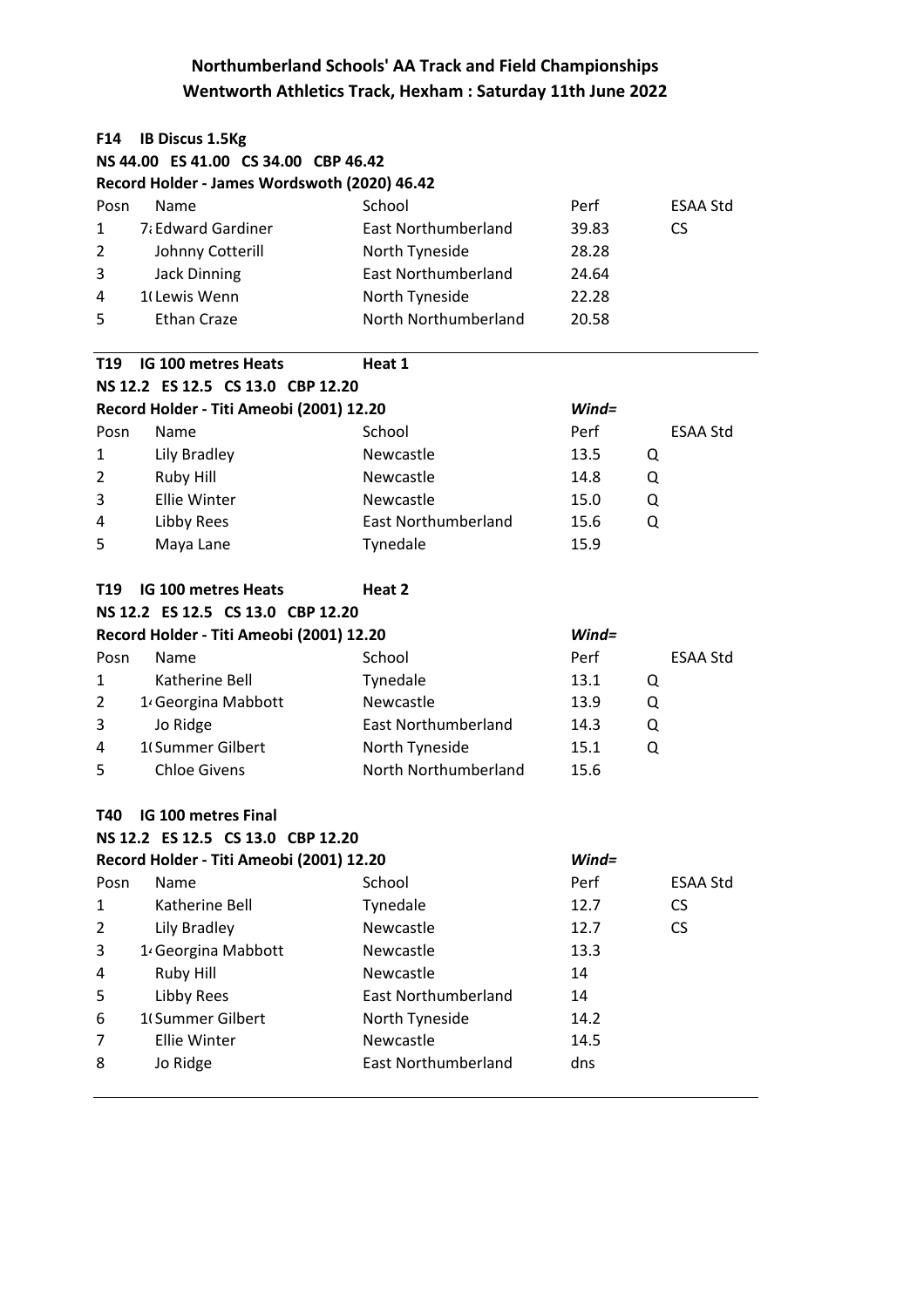| T50             | <b>IG 200 metres Final</b>                               |                            |           |                 |
|-----------------|----------------------------------------------------------|----------------------------|-----------|-----------------|
|                 | NS 25.1 ES 25.8 CS 27.0 CBP 25.70                        |                            |           |                 |
|                 | Record Holder - J. Chambers/Lucy Giles (1971/2018) 25.70 |                            | $Wind =$  |                 |
| Posn            | Name                                                     | School                     | Perf      | ESAA Std        |
| 1               | Lily Bradley                                             | Newcastle                  | 27.2      |                 |
| $\overline{2}$  | Lucy Fitzpatrick                                         | North Tyneside             | 28.1      |                 |
| 3               | Katie McStea                                             | Newcastle                  | 30.1      |                 |
| 4               | Orla Moore                                               | North Northumberland       | 30.5      |                 |
| 5               | <b>Gracie Hall</b>                                       | <b>East Northumberland</b> | 31.5      |                 |
| 6               | Lily-Mae Tannock                                         | North Northumberland       | 33.8      |                 |
| T <sub>25</sub> | <b>IG 300 metres Heats</b>                               | Heat 1                     |           |                 |
|                 | NS 40.1 ES 41.0 CS 44.8 CBP 40.90                        |                            |           |                 |
|                 | Record Holder - Heather Macdonald (2018) 40.90           |                            |           |                 |
| Posn            | Name                                                     | School                     | Perf      | ESAA Std        |
| 1               | Olivia Harper                                            | Newcastle                  | 47.1      | Q               |
| $\overline{2}$  | Lucy Milburn                                             | Tynedale                   | 48.6      | Q               |
| 3               | <b>Abigail Dresser</b>                                   | Newcastle                  | 50.1      | Q               |
| 4               | Leah Henderson                                           | <b>East Northumberland</b> | Q<br>57.8 |                 |
| T25             | IG 300 metres Heats                                      | Heat 2                     |           |                 |
|                 | NS 40.1 ES 41.0 CS 44.8 CBP 40.90                        |                            |           |                 |
|                 | Record Holder - Heather Macdonald (2018) 40.90           |                            |           |                 |
| Posn            | Name                                                     | School                     | Perf      | <b>ESAA Std</b> |
| 1               | Victoria Hodgson                                         | <b>East Northumberland</b> | 44.6      | Q CS            |
| 2               | Lara Hopper                                              | North Tyneside             | 53.5      | Q               |
| 3               | Ellen Dobson                                             | Newcastle                  | 62.5      | Q               |
| T46             | <b>IG 300 metres Final</b>                               |                            |           |                 |
|                 | NS 40.1 ES 41.0 CS 44.8 CBP 40.90                        |                            |           |                 |
|                 | Record Holder - Heather Macdonald (2018) 40.90           |                            | $Wind =$  |                 |
| Posn            | Name                                                     | School                     | Perf      | <b>ESAA Std</b> |
| 1               | Victoria Hodgson                                         | <b>East Northumberland</b> | 44.3      | <b>CS</b>       |
| $\overline{2}$  | Lucy Milburn                                             | Tynedale                   | 44.6      | <b>CS</b>       |
| 3               | Abigail Dresser                                          | Newcastle                  | 45        |                 |
| 4               | Olivia Harper                                            | Newcastle                  | 47.6      |                 |
| 5               | Lara Hopper                                              | North Tyneside             | 54.3      |                 |
| T <sub>13</sub> | IG 800 metres Final                                      |                            |           |                 |
|                 | NS 2:13.0 ES 2:16.0 CS 2:25.0 CBP 2:14.00                |                            |           |                 |
|                 | Record Holder - Claire Taylor (1999) 2:14.0              |                            |           |                 |
| Posn            | Name                                                     | School                     | Perf      | ESAA Std        |
| 1               | Katie Joslyn                                             | North Tyneside             | 2:24.5    | <b>CS</b>       |
| $\overline{2}$  | Hannah Wightman                                          | Newcastle                  | 2:25.9    |                 |
| 3               | Zoe Matthews                                             | Newcastle                  | 2:35.4    |                 |
| 4               | Lilia Purvis                                             | North Northumberland       | 2:41.2    |                 |
| 5               | Poppy Watson                                             | Tynedale                   | 2:45.8    |                 |
| 6               | Jess Hart                                                | North Tyneside             | 2:52.0    |                 |
| 7               | Libby Rees                                               | <b>East Northumberland</b> | 2:58.3    |                 |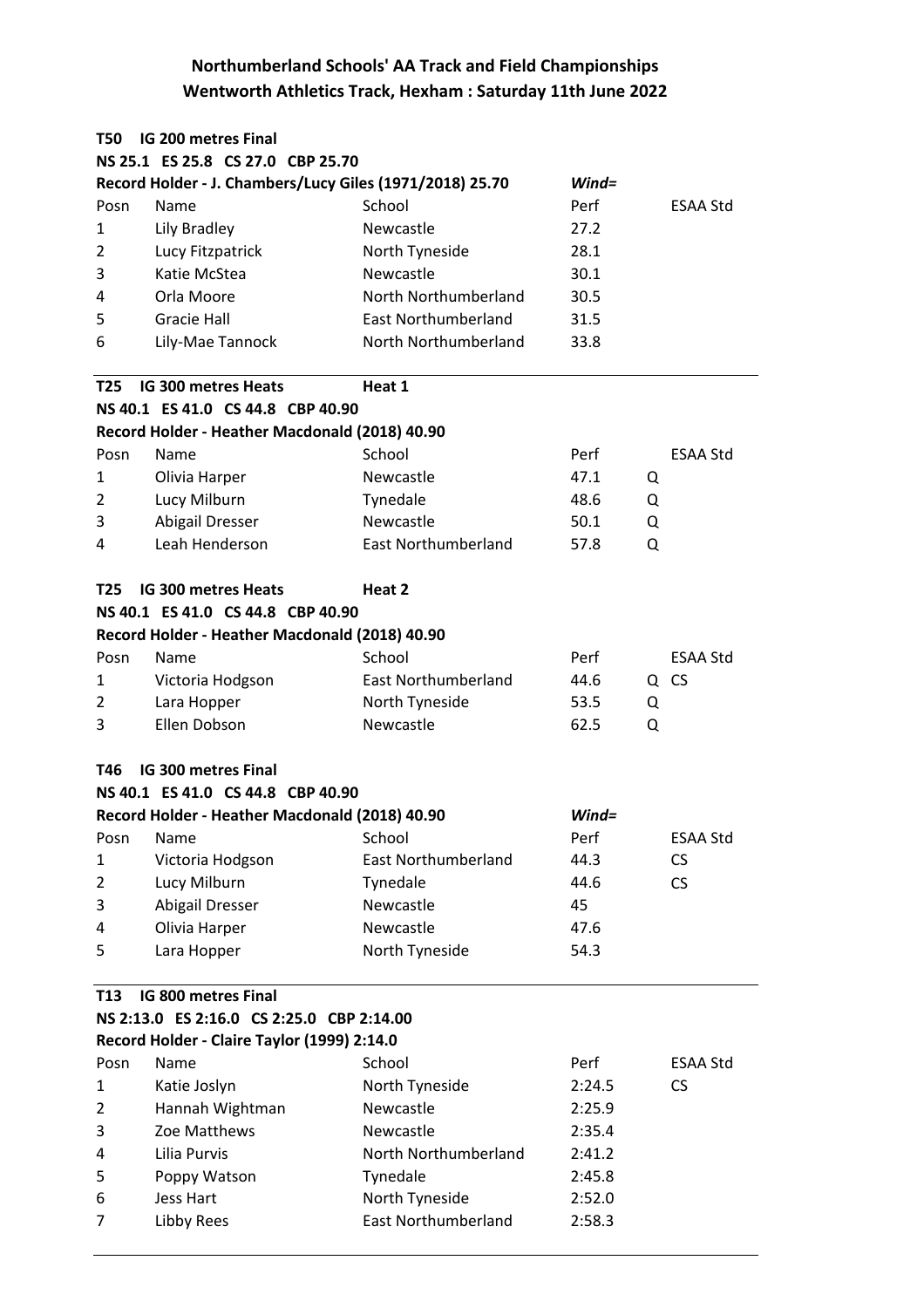| T42                               | <b>IG 1500 metres Final</b>                    |                            |          |                 |  |  |  |
|-----------------------------------|------------------------------------------------|----------------------------|----------|-----------------|--|--|--|
|                                   | NS 4:39.0 ES 4:45.0 CS 5:04.0 CBP 4:30.95      |                            |          |                 |  |  |  |
|                                   | Record Holder - Laura Weightman (2007) 4:30.95 |                            |          |                 |  |  |  |
| Posn                              | Name                                           | School                     | Perf     | ESAA Std        |  |  |  |
| 1                                 | Poppy Old                                      | Newcastle                  | 4:57.5   | <b>CS</b>       |  |  |  |
| $\overline{2}$                    | Kate Kennedy                                   | <b>East Northumberland</b> | 5:23.7   |                 |  |  |  |
| 3                                 | Shinade Creighton                              | Tynedale                   | 5:26.3   |                 |  |  |  |
| 4                                 | <b>Chloe Givens</b>                            | North Northumberland       | 5:54.3   |                 |  |  |  |
| T4                                | IG 3000 metres Final                           |                            |          |                 |  |  |  |
|                                   | NS 10:10.0 ES 10:20.0 CS 10:50.0 CBP 9:53.30   |                            |          |                 |  |  |  |
|                                   | Record Holder - Amanda Tremble (1993) 9:53.30  |                            |          |                 |  |  |  |
| Posn                              | Name                                           | School                     | Perf     | <b>ESAA Std</b> |  |  |  |
| 1                                 | 1. Imogen Bungay                               | Newcastle                  | 10:48.5  | <b>CS</b>       |  |  |  |
| 2                                 | Iona Johnstone                                 | Newcastle                  | 11:00.6  |                 |  |  |  |
| 3                                 | Emma Ashman                                    | Newcastle                  | 11:29.2  |                 |  |  |  |
| 4                                 | Tabitha Robson                                 | Tynedale                   | 11:42.4  |                 |  |  |  |
| 5                                 | Marina Swift                                   | Newcastle                  | 11:56.8  |                 |  |  |  |
| 6                                 | Amelie Sillence                                | North Tyneside             | 12:07.2  |                 |  |  |  |
| 7                                 | <b>Bella Russell</b>                           | Newcastle                  | 12:52.1  |                 |  |  |  |
| T9                                | IG 80 metres Hurdles (76.2cm) Final            |                            |          |                 |  |  |  |
|                                   | NS 11.6 ES 12.0 CS 13.0 CBP 11.40              |                            |          |                 |  |  |  |
|                                   | Record Holder - Rebecca Liddell (2008) 11.40   |                            | $Wind =$ |                 |  |  |  |
| Posn                              | Name                                           | School                     | Perf     | <b>ESAA Std</b> |  |  |  |
| $\mathbf{1}$                      | Hannah Lott                                    | <b>East Northumberland</b> | 13.1     |                 |  |  |  |
| $\overline{2}$                    | <b>Millie Train</b>                            | North Tyneside             | 13.3     |                 |  |  |  |
| 3                                 | Harriett Oma                                   | Newcastle                  | 14.1     |                 |  |  |  |
| 4                                 | Kaiah Ishaq                                    | Newcastle                  | 16.5     |                 |  |  |  |
| 5                                 | Lucia Capocci                                  | Tynedale                   | 17.5     |                 |  |  |  |
| T1                                | IG 300 metres Hurdles (76.2cm) Final           |                            |          |                 |  |  |  |
|                                   | NS 45.0 ES 46.4 CS 50.0 CBP 46.80              |                            |          |                 |  |  |  |
|                                   | Record Holder - Amy Teale (1999) 46.80         |                            |          |                 |  |  |  |
| Posn                              | Name                                           | School                     | Perf     | ESAA Std        |  |  |  |
| 1                                 | Harriett Oma                                   | Newcastle                  | 54.7     |                 |  |  |  |
| <b>IG Long Jump</b><br><b>F18</b> |                                                |                            |          |                 |  |  |  |
|                                   | NS 5.50 ES 5.35 CS 4.80 CBP 5.60               |                            |          |                 |  |  |  |
|                                   | Record Holder - Angela Wallace (1979) 5.60     |                            |          |                 |  |  |  |
| Posn                              | Name                                           | School                     | Perf     | <b>ESAA Std</b> |  |  |  |
| 1                                 | 1. Jessica Tyle                                | Newcastle                  | 4.90     | <b>CS</b>       |  |  |  |
| 2                                 | <b>Millie Train</b>                            | North Tyneside             | 4.57     |                 |  |  |  |
| 3                                 | Leah Henderson                                 | <b>East Northumberland</b> | 3.86     |                 |  |  |  |
| 4                                 | Orla Moore                                     | North Northumberland       | 3.80     |                 |  |  |  |
| 5                                 | <b>Megan Eaton</b>                             | North Northumberland       | 3.68     |                 |  |  |  |
| 6                                 | Katie McStea                                   | Newcastle                  | 3.51     |                 |  |  |  |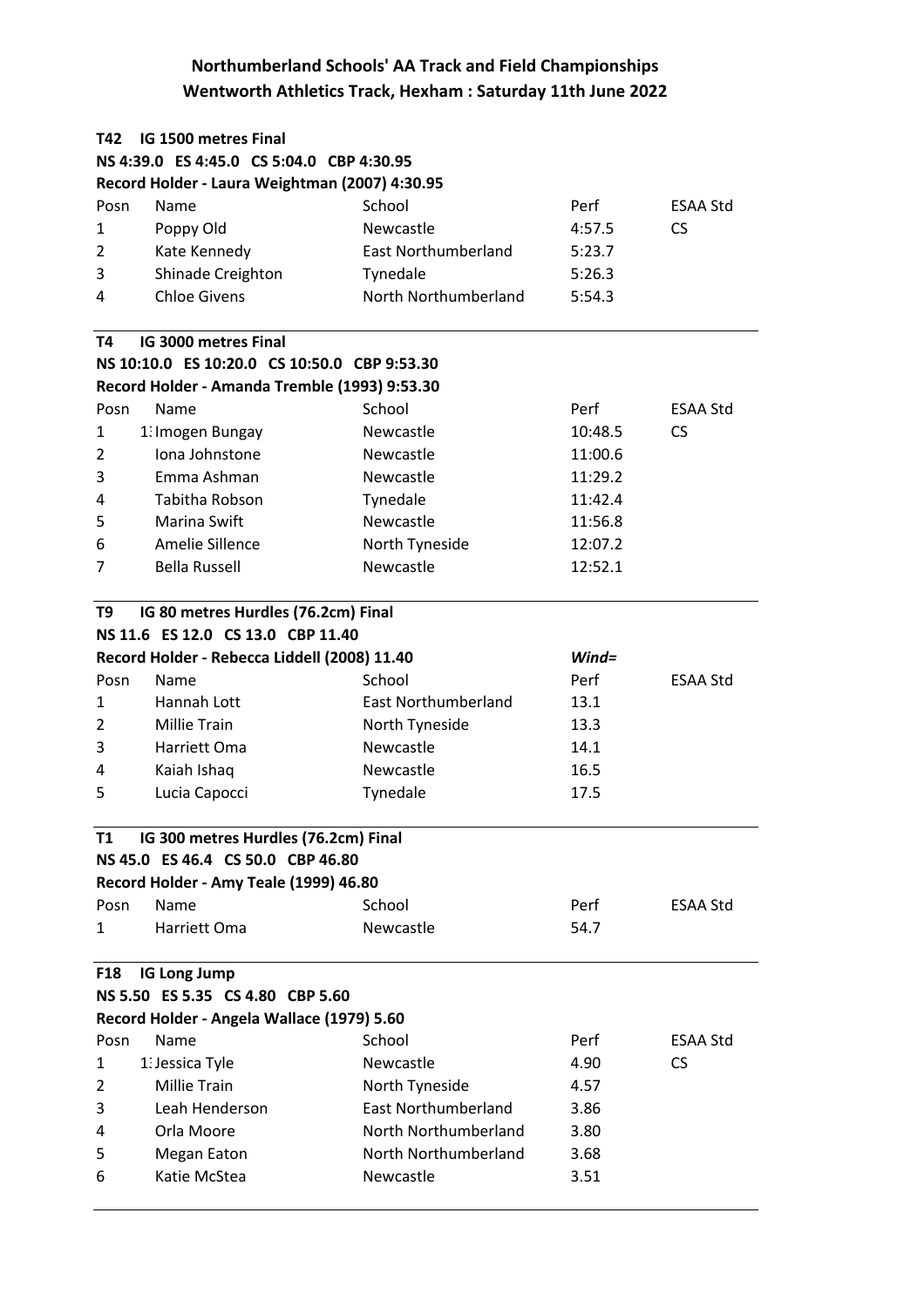| <b>F23</b>     | <b>IG High Jump</b>                              |                            |       |                 |
|----------------|--------------------------------------------------|----------------------------|-------|-----------------|
|                | NS 1.70 ES 1.64 CS 1.52 CBP 1.69                 |                            |       |                 |
|                | Record Holder - Madeleine Thomas (1984) 1.69     |                            |       |                 |
| Posn           | Name                                             | School                     | Perf  | ESAA Std        |
| 1              | <b>Abigail Dresser</b>                           | Newcastle                  | 1.41  |                 |
| $\overline{2}$ | <b>Maisie Burns</b>                              | Tynedale                   | 1.30  |                 |
| <b>F11</b>     | <b>IG Triple Jump</b>                            |                            |       |                 |
|                | NS 11.20 ES 10.90 CS 10.00 CBP 11.14             |                            |       |                 |
|                | Record Holder - Julia Straker (1999) 11.14       |                            |       |                 |
| Posn           | Name                                             | School                     | Perf  | ESAA Std        |
| 1              | Lucy Fitzpatrick                                 | North Tyneside             | 9.75  |                 |
| 2              | Kate K                                           | <b>East Northumberland</b> | 8.40  |                 |
| 3              | Lucy Milburn                                     | Tynedale                   | 8.24  |                 |
| 4              | Lucia Capocci                                    | Tynedale                   | 8.02  |                 |
| 5              | Catalina C                                       | <b>East Northumberland</b> |       |                 |
|                |                                                  |                            | 7.38  |                 |
| <b>F27</b>     | IG Shot 3Kg                                      |                            |       |                 |
|                | NS 12.70 ES 11.60 CS 10.00 CBP 12.08             |                            |       |                 |
|                | Record Holder - Charlotte Pickering (2016) 12.08 |                            |       |                 |
| Posn           | Name                                             | School                     | Perf  | <b>ESAA Std</b> |
| 1              | 7: Kaitlyn Waddell                               | <b>East Northumberland</b> | 10.86 | <b>CS</b>       |
| 2              | 1. Jessica Doyle                                 | Newcastle                  | 9.88  |                 |
| 3              | Lilia Purvis                                     | North Northumberland       | 9.65  |                 |
| 4              | <b>Ellie Winter</b>                              | Newcastle                  | 8.71  |                 |
| 5              | Ella Pitt                                        | Newcastle                  | 8.43  |                 |
| 6              | <b>Courtney McCann</b>                           | <b>East Northumberland</b> | 8.37  |                 |
| 7              | Sian Tuck                                        | Newcastle                  | 7.94  |                 |
| 8              | Katherine Bell                                   | Tynedale                   | 7.44  |                 |
| 9              | Hannah Waterfield                                | <b>East Northumberland</b> | 7.12  |                 |
| 10             | Amelia Bell                                      | North Northumberland       | 6.55  |                 |
| 11             | Elena Robinson                                   | North Northumberland       | 4.34  |                 |
|                |                                                  |                            |       |                 |
| F7             | IG Javelin 500g                                  |                            |       |                 |
|                | NS 41.00 ES 38.00 CS 33.00 CBP 38.98             |                            |       |                 |
|                | Record Holder - Bobbie Griffiths (2017) 38.98    |                            |       |                 |
| Posn           | Name                                             | School                     | Perf  | ESAA Std        |
| 1              | Georgina Mabbott                                 | Newcastle                  | 25.89 |                 |
| 2              | Megan Eaton                                      | North Northumberland       | 21.94 |                 |
| 3              | <b>Bella Russell</b>                             | Newcastle                  | 16.06 |                 |
| 4              | Lily-Mae Tannock                                 | North Northumberland       | 14.84 |                 |
| 5              | Mia Simpson                                      | <b>East Northumberland</b> | 13.20 |                 |
| 6              | Evie McQuade                                     | North Northumberland       | 12.70 |                 |
| 7              | Iona Johnstone                                   | Newcastle                  | 12.18 |                 |
| 8              | Neve Lamb                                        | <b>East Northumberland</b> | 11.11 |                 |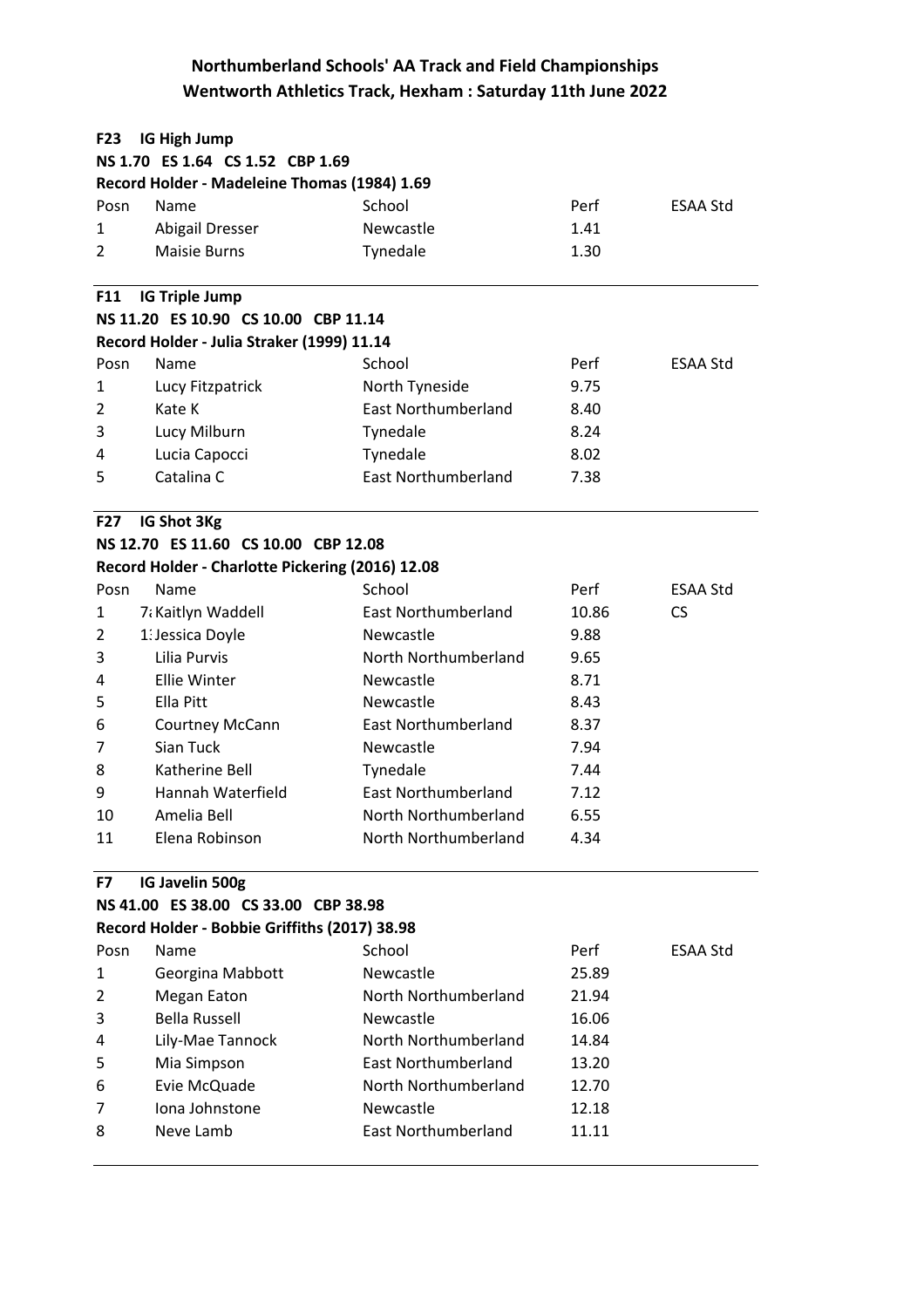| <b>F32</b>     | <b>IG Discus 1Kg</b>                        |                            |        |                 |
|----------------|---------------------------------------------|----------------------------|--------|-----------------|
|                | NS 37.00 ES 33.00 CS 27.00 CBP 35.61        |                            |        |                 |
|                | Record Holder - Sally Simpson (1983) 35.61  |                            |        |                 |
| Posn           | Name                                        | School                     | Perf   | <b>ESAA Std</b> |
| 1              | <b>Megan Brownrigg</b>                      | North Tyneside             | 23.10  |                 |
| $\overline{2}$ | Jess Hart                                   | North Tyneside             | 21.79  |                 |
| 3              | Georgia Turner                              | <b>East Northumberland</b> | 21.72  |                 |
| 4              | Praise P                                    | Newcastle                  | 19.04  |                 |
| 5              | Maddie Ineson                               | Tynedale                   | 18.44  |                 |
| 6              | Mia Simpson                                 | <b>East Northumberland</b> | 18.00  |                 |
| 7              | Rose Rikkerink                              | Tynedale                   | 17.44  |                 |
| 8              | Sophie McLaren                              | North Northumberland       | 16.49  |                 |
| 9              | Sian Tuck                                   | Newcastle                  | 16.45  |                 |
| 10             | Amelia Bell                                 | North Northumberland       | 14.05  |                 |
| F8             | IG Hammer 3Kg                               |                            |        |                 |
|                | NS 53.00 ES 48.00 CS 38.00 CBP 40.34        |                            |        |                 |
|                | Record Holder - Jess Gardiner (2020) 40.34  |                            |        |                 |
| Posn           | Name                                        | School                     | Perf   | <b>ESAA Std</b> |
| 1              | <b>Kaitlyn Waddell</b>                      | <b>East Northumberland</b> | 42.69  | <b>CS/CBP</b>   |
| 2              | Hannah Lott                                 | <b>East Northumberland</b> | 41.01  | CS.             |
| 3              | Georgia Turner                              | <b>East Northumberland</b> | 40.59  | <b>CS</b>       |
| 4              | <b>Isobel Gaines</b>                        | Tynedale                   | 27.04  |                 |
| T22            | <b>SB 100 metres Final</b>                  |                            |        |                 |
|                | NS 10.8 ES 11.0 CS 11.5 CBP 10.80           |                            |        |                 |
|                | Record Holder - Liam Collins (1997) 10.80   |                            |        |                 |
| Posn           | Name                                        | School                     | Perf   | <b>ESAA Std</b> |
| 1              | Beni Ayuk                                   | Newcastle                  | 10.9   | ES.             |
| 2              | Leighton Barber                             | Newcastle                  | 11.1   | <b>CS</b>       |
| T35            | <b>SB 200 metres Final</b>                  |                            |        |                 |
|                | NS 21.9 ES 22.2 CS 23.3 CBP 21.41           |                            |        |                 |
|                | Record Holder - Cameron Tindle (2015) 21.41 |                            |        |                 |
| Posn           | Name                                        | School                     | Perf   | <b>ESAA Std</b> |
| 1              |                                             | Newcastle                  | 24.4   |                 |
| 2              |                                             | Tynedale                   | 25     |                 |
| T16            | <b>SB 800 metres Final</b>                  |                            |        |                 |
|                | NS 1:52.0 ES 1:54.0 CS 2:02.0 CBP 1:51.70   |                            |        |                 |
|                | Record Holder - Terry West (1988) 1:51.7    |                            |        |                 |
| Posn           | Name                                        | School                     | Perf   | ESAA Std        |
| $\mathbf{1}$   | Zac Old                                     | Newcastle                  | 1:56.9 | <b>CS</b>       |
| 2              | Oscar Jolly                                 | Tynedale                   | 2:22.5 |                 |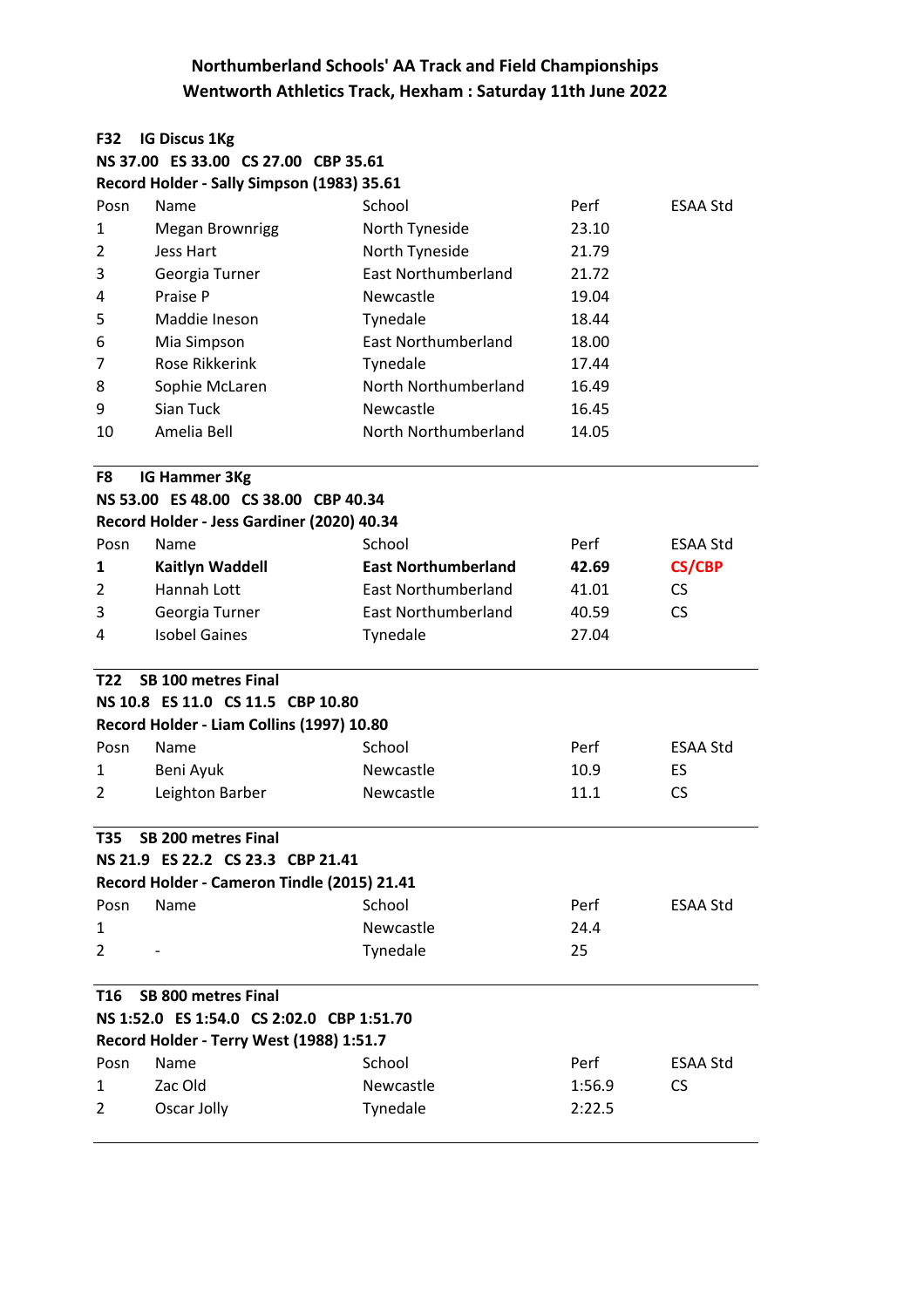| T37            | SB 1500 metres Final                          |                |         |                 |  |
|----------------|-----------------------------------------------|----------------|---------|-----------------|--|
|                | NS 3:55.0 ES 3:58.0 CS 4:15.0 CBP 3:53.80     |                |         |                 |  |
|                | Record Holder - John Lucas (1984) 3:53.8      |                |         |                 |  |
| Posn           | Name                                          | School         | Perf    | ESAA Std        |  |
| $\mathbf{1}$   | <b>Josh Blevins</b>                           | North Tyneside | 4:09.0  | <b>CS</b>       |  |
| $\overline{2}$ | <b>Oliver Douglass</b>                        | Newcastle      | 4:10.0  | <b>CS</b>       |  |
| 3              | Will Collinson                                | Newcastle      | 4:10.6  | <b>CS</b>       |  |
| 4              | <b>Harry Courtney</b>                         | Tynedale       | 4:12.6  | <b>CS</b>       |  |
| 5              | Charlie Daley                                 | Tynedale       | 4:14.2  | <b>CS</b>       |  |
| 6              | Silas Christie                                | Newcastle      | 4:19.2  |                 |  |
| 7              | Ryan Eden                                     | North Tyneside | 4:27.7  |                 |  |
|                |                                               |                |         |                 |  |
| T <sub>2</sub> | SB 3000 metres Final                          |                |         |                 |  |
|                | NS 8:33.0 ES 8:36.0 CS 9:20.0 CBP 8:35.10     |                |         |                 |  |
|                | Record Holder - Sean Cundy (1984) 8:35.1      |                |         |                 |  |
| Posn           | Name                                          | School         | Perf    | ESAA Std        |  |
| 1              | 1: Neil Sillence                              | North Tyneside | 9:42.5  |                 |  |
|                |                                               |                |         |                 |  |
| F <sub>5</sub> | <b>SB Triple Jump</b>                         |                |         |                 |  |
|                | NS 14.20 ES 13.70 CS 12.85 CBP 14.18          |                |         |                 |  |
|                | Record Holder - Alex Cameron (1984) 14.18     |                |         |                 |  |
| Posn           | Name                                          | School         | Perf    | <b>ESAA Std</b> |  |
| 1              | OliverGeoghegan                               | Newcastle      | 11.00   |                 |  |
|                |                                               |                |         |                 |  |
| T36            | SG 1500 metres Final                          |                |         |                 |  |
|                | NS 4:36.0 ES 4:42.0 CS 5:00.0 CBP 4:30.60     |                |         |                 |  |
|                | Record Holder - Amanda Tremble (1994) 4:30.6  |                |         |                 |  |
| Posn           | Name                                          | School         | Perf    | <b>ESAA Std</b> |  |
| 1              | Jess Sails                                    | Tynedale       | 4:47.9  | <b>CS</b>       |  |
| $\overline{2}$ | Lauren Blyth                                  | Newcastle      | 5:58.3  |                 |  |
|                |                                               |                |         |                 |  |
| T5             | SG 3000 metres Final                          |                |         |                 |  |
|                | NS 10:06.0 ES 10:16.0 CS 10:48.0 CBP 10:04.88 |                |         |                 |  |
|                | Record Holder - Mary Ferrier (2006) 10:04.88  |                |         |                 |  |
| Posn           | Name                                          | School         | Perf    | <b>ESAA Std</b> |  |
| 1              | Holly Waugh                                   | North Tyneside | 10:23.2 | <b>CS</b>       |  |
| 2              | Imogen King                                   | North Tyneside | 13:28.7 |                 |  |
|                |                                               |                |         |                 |  |
| T7             | SG 100 metres Hurdles (84.0cm) Final          |                |         |                 |  |
|                | NS 14.6 ES 15.2 CS 16.5 CBP 14.30             |                |         |                 |  |
|                | Record Holder - Kate Forsyth (1997) 14.30     |                |         |                 |  |
| Posn           | Name                                          | School         | Perf    | <b>ESAA Std</b> |  |
| 1              | Casey Stubbs                                  | North Tyneside | 17.1    |                 |  |
|                |                                               |                |         |                 |  |
| F24            | <b>SG High Jump</b>                           |                |         |                 |  |
|                | NS 1.72 ES 1.66 CS 1.55 CBP 1.67              |                |         |                 |  |
|                | Record Holder - Jane Truman (1984) 1.67       |                |         |                 |  |
| Posn           | Name                                          | School         | Perf    | <b>ESAA Std</b> |  |
| 1              | Anna Fitzpatrick                              | North Tyneside | 1.59    | <b>CS</b>       |  |
| $\overline{2}$ | Marney Thompson                               | North Tyneside | 1.47    |                 |  |